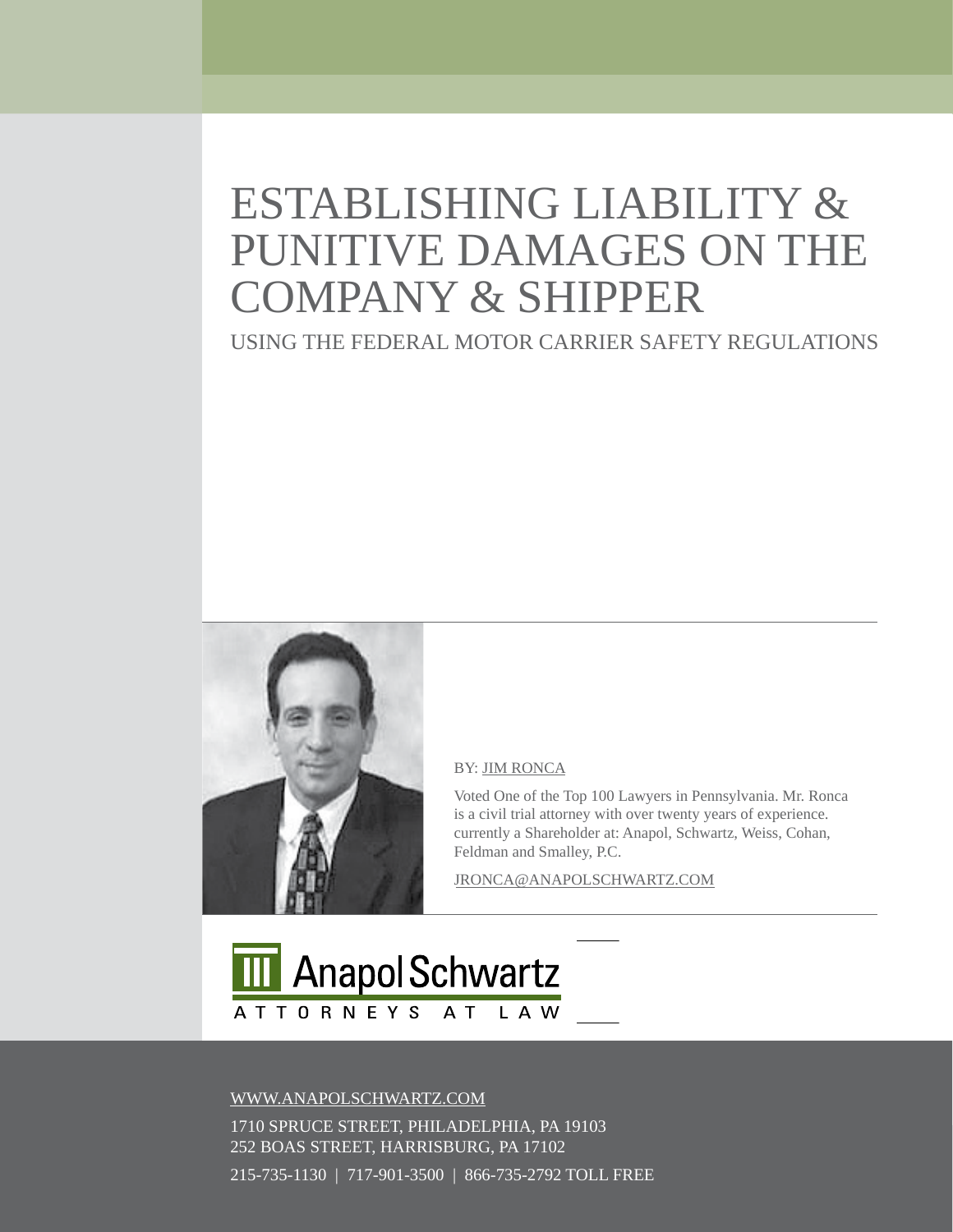# ESTABLISHING LIABILITY & PUNITIVE DAMAGES ON THE COMPANY & SHIPPER

USING THE FEDERAL MOTOR CARRIER SAFETY REGULATIONS

#### **CONTENTS**

| A Summary of the Law regarding the Liability of an Employer for Negligent<br>Entrustment and Failure to Enforce the Federal Motor Carrier Safety Regulations | $\mathcal{S}$ |
|--------------------------------------------------------------------------------------------------------------------------------------------------------------|---------------|
| The Federal Highway Administration (FHWA) Provides Regulatory Guidance<br>for some of its Regulations.                                                       |               |
| A Summary of the Relevant Federal Motor Carrier Safety Regulations<br>(not including Hazmat)                                                                 | 10            |
| The Importance of Reviewing and Using Regulatory Guidance                                                                                                    | 13            |



Prepared by Lawyers at Anapol Schwartz. © 2007 All Rights Reserved. Read more information online at www.anapolschwartz.com. 2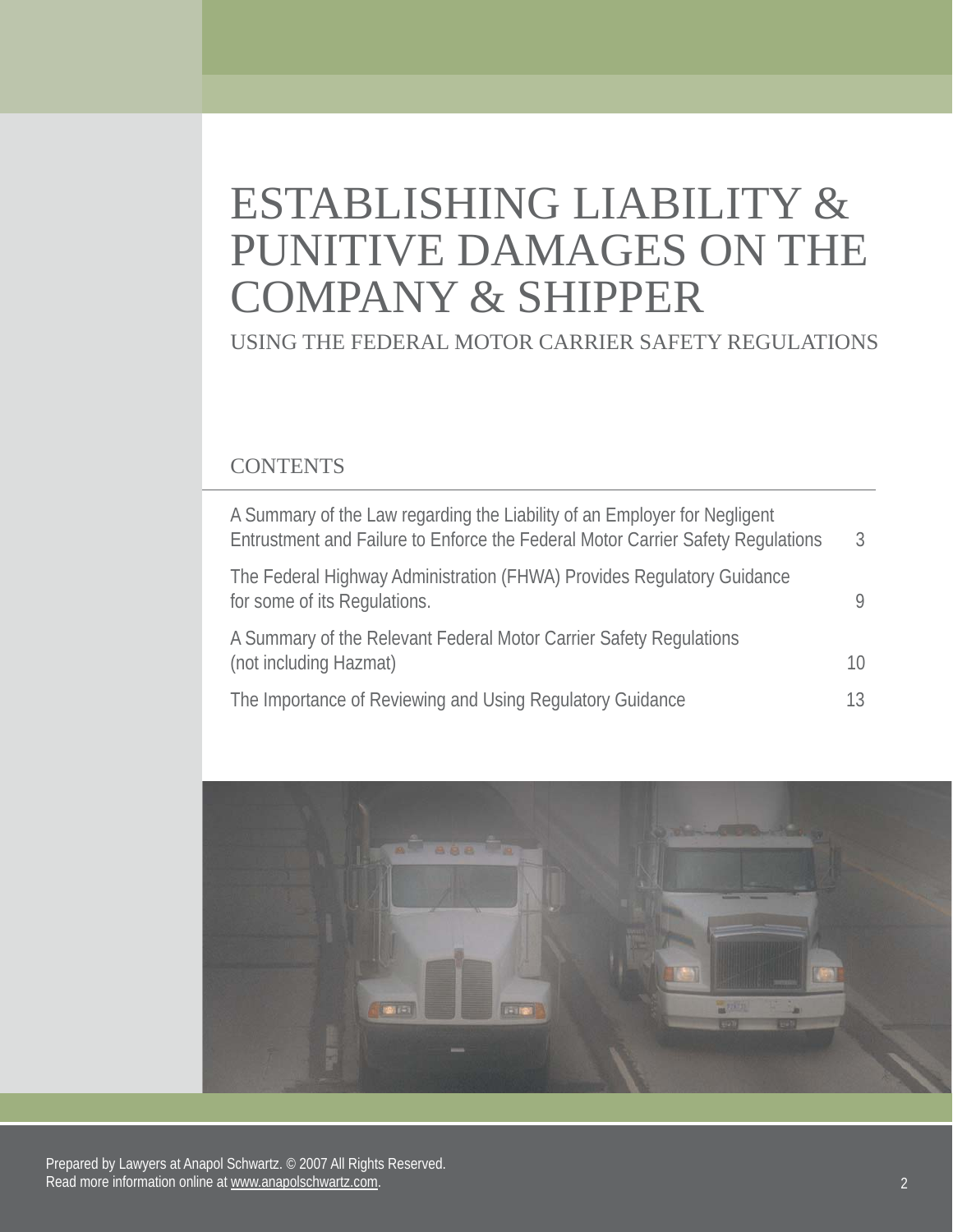## I. A Summary of the Law regarding the Liability of an Employer for Negligent Entrustment and Failure to Enforce the **Federal Motor Carrier Safety** [Regulations.](http://www.google.com/search?sourceid=navclient&aq=t&ie=UTF-8&rlz=1T4ADBF_enUS235US235&q=FMCSR)

Establishing the liability of the trucking company or shipper, especially if it can lead to a punitive damages charge, is a good way to position your case either before a jury or at trial. Juries are certainly more likely to make an award to a plaintiff if you can establish corporate indifference to safety, rather than simply relying on the negligence of the driver. Liability of an employer or master for selection of drivers or liability of a shipper for selecting a motor carrier can be based on the Restatement.

Restatement of Torts 390 states:

One who supplies directly or through a third person a chattel for the use of another whom the supplier knows or from facts known to him should know to be likely because of his youth, inexperience or otherwise, to use it in a manner involving unreasonable risk of bodily harm to himself and others whom the supplier should expect to share in, or be in the vicinity of its use, is subject to liability for bodily harm caused thereby to them.

*Pulleyn v. Cavalier Ins. Corp.*, 351 Pa. Super. 347, 505 A.2d 1016 (1986), *Dempsey v. Walso Bureau Inc.*, 431 Pa. 562, 246 A.2d 418 (1968) (Adopting Restatement 390).

It is negligence to permit a third person to use a thing or to engage in an activity which is under the control of the actor, if the actor knows or should know that such person intends or is likely to use the thing or conduct himself in the activity in such a manner as to create an unreasonable risk of harm to others.

In *Smith v. Bethany*, 48 Pa.D&C 3rd, 359 (1988), cited *Curley v. General Valet Service Inc.*, 270 Md. 248, 311 A.2d 231 (1983), for the proposition that, while Section 390 would not apply to cases presenting isolated instances of carelessness, it would apply when there is evidence of "reckless acts occurring with such frequency and in such a manner as to put the entrustor on notice of the danger involved.

Section 317 of the Restatement sets the rule for "negligent supervision or control" of a servant.

A master is under a duty to **exercise reasonable care** so to control his servant while acting outside the scope of his employment as to prevent him from intentionally harming others or from so conducting himself as to create an unreasonable risk of bodily harm to them, if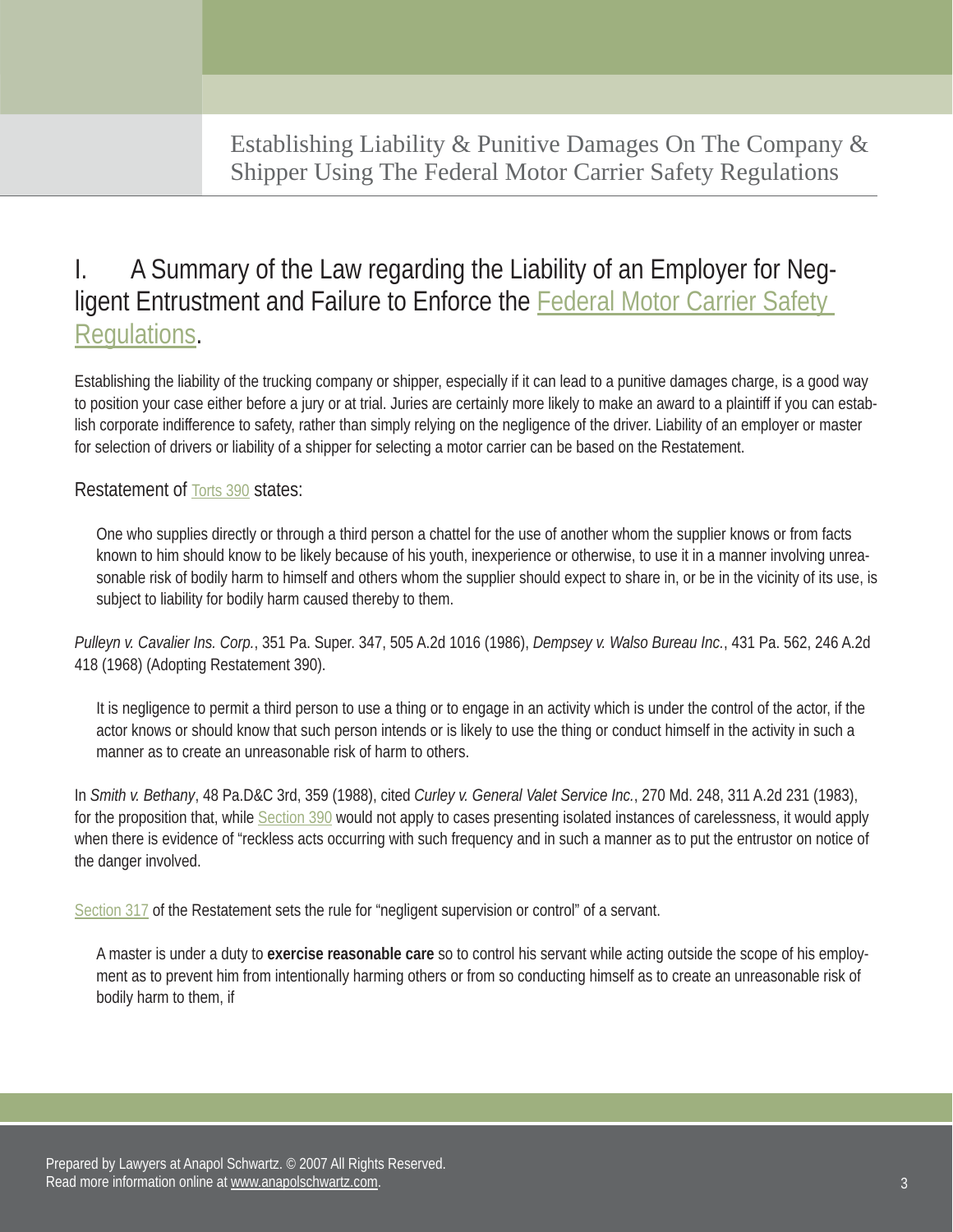"(a) the servant

 $\frac{u}{\cdot}$ .

"(ii) is using [\*8] a chattel of the master, and

"(b) the master

"(i) knows or has reason to know that he has the ability to control his servant, and

"(ii) knows or should know of the necessity and opportunity for exercising such control."

#### See *Dempsey*, supra.

An employer may be held responsible for the torts of its employees only where the employer knew or had reason to know of the employee's unfitness, incompetence, or dangerous attribute and could have foreseen that such qualities created a risk of harm to other persons. *DiCosala v. Kay*, 91 N.J. 159, 450 A.2d 508 (1982). In the *Smith* case, the jury found that, because of the youth and inexperience of the employee and because of the failure of the employer to take steps to test, evaluate, or observe that employee before pressing him into driving duties for which he had not been hired, the employer's behavior fell short of reasonable conduct.

These issues were discussed also in *Croyle v. Smith*, 78 Pa.D&C. 4th, 196 (Centre Cty. 2005). In that case, the defendants filed motions in limine on the following basis: (1) the corporate entity should not be liable for negligent hiring or retaining of their driver because corporate liability automatically arises from vicarious liability and should not be presented as a separate issue, (2) admission of the hazard perception test should be inadmissible as unreliable. Plaintiff had argued the test showed the driver had a propensity to drive faster than what was safe, and (3) evidence of a compensation system based on miles driven is irrelevant and prejudicial. Plaintiff's argument regarding negligent hiring was based upon Restatement (Second) of Agency §213, which states:

A person conducting an activity through servants or other agents is subject to liability for harm resulting from his conduct if he is negligent or reckless: …

(a) In the employment of improper persons or instrumentalities in work involving risk of harm to others; or

(b) the supervision of the activity; or

(c) In permitting, or failing to prevent, negligent or other tortuous conduct by persons, whether or not his servants or agents, upon premises or with instrumentalities under his control.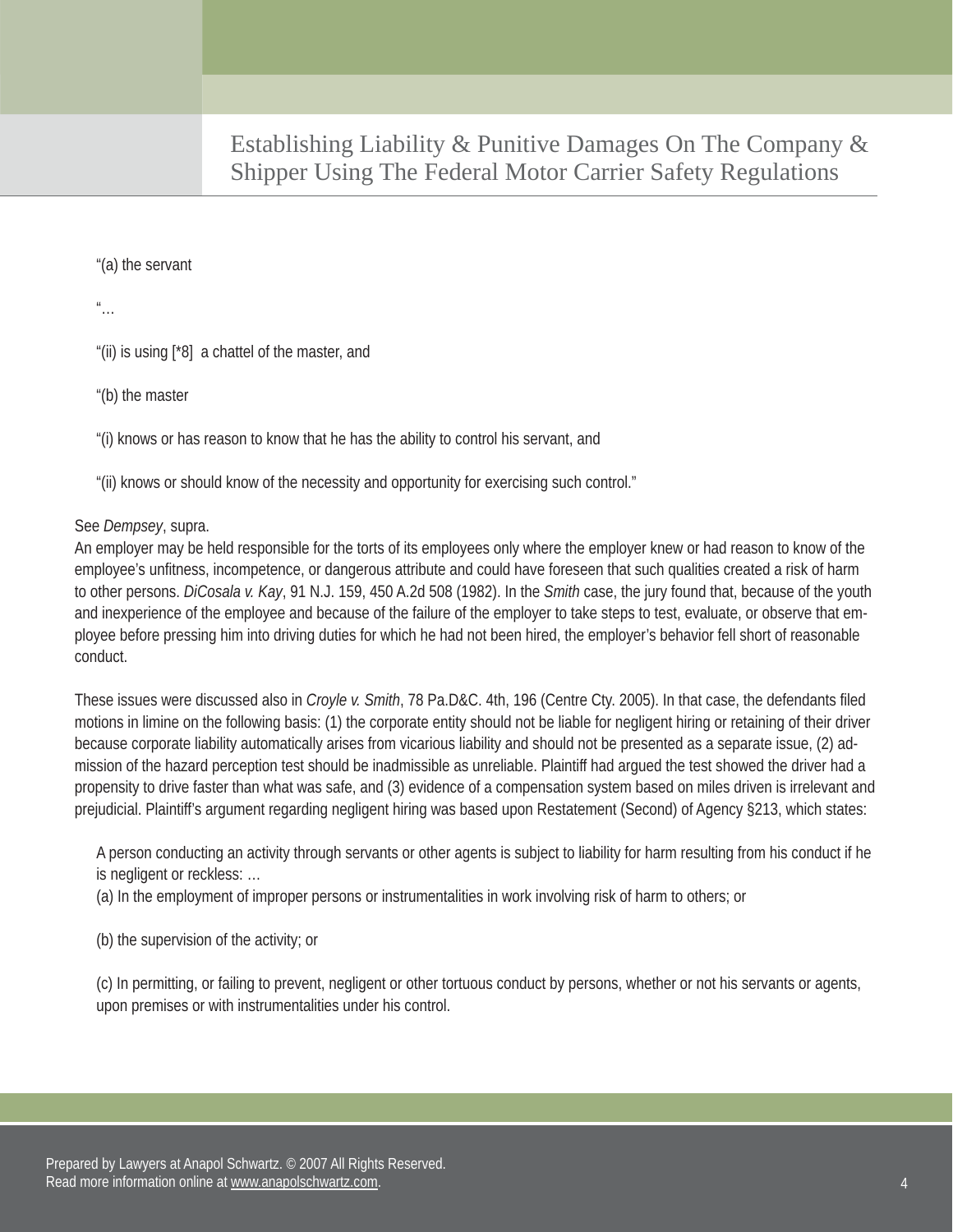With respect to corporate liability, the court held there was insufficient evidence to show that the defendants were negligent in their hiring or retention of the driver. The only evidence to suggest this was the results of the hazard perception test. The evidence was that the manufacturer of the test stated that it was never intended to be a tool to determine safety habits of a driver, but it was intended as a training device. There was no evidence the driver was at fault in prior accidents, nor about complaints of dangerous or reckless driving. Without more evidence, plaintiff could not prove that the corporate defendant knew or should have known of the driver's risk to other motorists. With respect to the compensation system, the court pulled that plaintiff did not provide enough evidence to show a causal connection between the accident and the compensation plan. The plaintiff failed to show other instances where defendant's other employees drove fast in order to collect on their compensation plan. There was also no evidence that the method of compensation was out of the ordinary or other than the industry standard. With respect to the hazard perception test, the court ruled it was inadmissible because the plaintiff needed to produce an expert to show a correlation between the test results and the accident.

While Pennsylvania appellate law is noticeably thin on these issues, there is law in other states that is more detailed. For example, in *Smith v. Tommy Roberts Trucking*, 209 Ga. App. 826, 829 (435 SE2d54) (1993), the Georgia appellate court found that actual knowledge of two traffic violations by a driver after he commenced his employment was sufficient to create a jury issue of the driver's incompetence. However, in *Danforth v. Bulman*, 276 Ga. App. 531, 623 S.E.2d 732 (2005), the employer had actual knowledge of three collisions and a traffic ticket for passing in illegal zone but this was ruled insufficient. In that case, two of the collisions were relatively minor, and the driver was not cited for traffic violations as a result of any of the collisions. The only traffic violation the employer was aware of was when the driver was 16. The court concluded that these facts were not sufficient to establish incompetence and granted summary judgment on the negligent entrustment claim. In *JB Hunt Transp. v. Bentley*, 207 Ga. App. 250; 427 S.E.2d 499 (1992), the court described what practices might qualify;

The practices of Hunt showed that it did not abide by required safety regulations. It was a "habitual violator" of the hours-inservice requirements of the Georgia Public Service Commission for its vehicles. Commission inspection of 236 of its vehicles over 3 years showed one-third (76) in logbook violations which were penalized because of driver excessive driving. It operated a "forced dispatch" system, under which drivers could be fired for refusing a load. The driver's logbook was destroyed by Hunt after its investigation of the incident had already begun. It would have given information concerning his hours of driving and his hours of non-driving and off-duty time, which would show whether he exceeded the permitted driving time. It would also show speed. Considering its destruction by Hunt, it was a reasonable presumption that the logbook showed that the driver was compelled by Hunt to drive with insufficient rest. O.C.G.A. § 24-4-22. This would be a contributing factor, or the cause, of his sustained weaving from lane to lane, failing to slow the fully loaded tractor-trailer from 65 mph despite the warnings of construction ahead and, without braking to avert collision, plowing into a readily visible vehicle parked off the roadway.

The pre-trip and post-trip vehicle inspection report was also destroyed by Hunt. It shows the condition of the vehicle, according to an inspection by the driver of the tires, brakes, lights, steering, etc. Considering its destruction, and the fact that the vehicle was taken off the road the day before because of operational defects, and the absence of testimony by those mechanics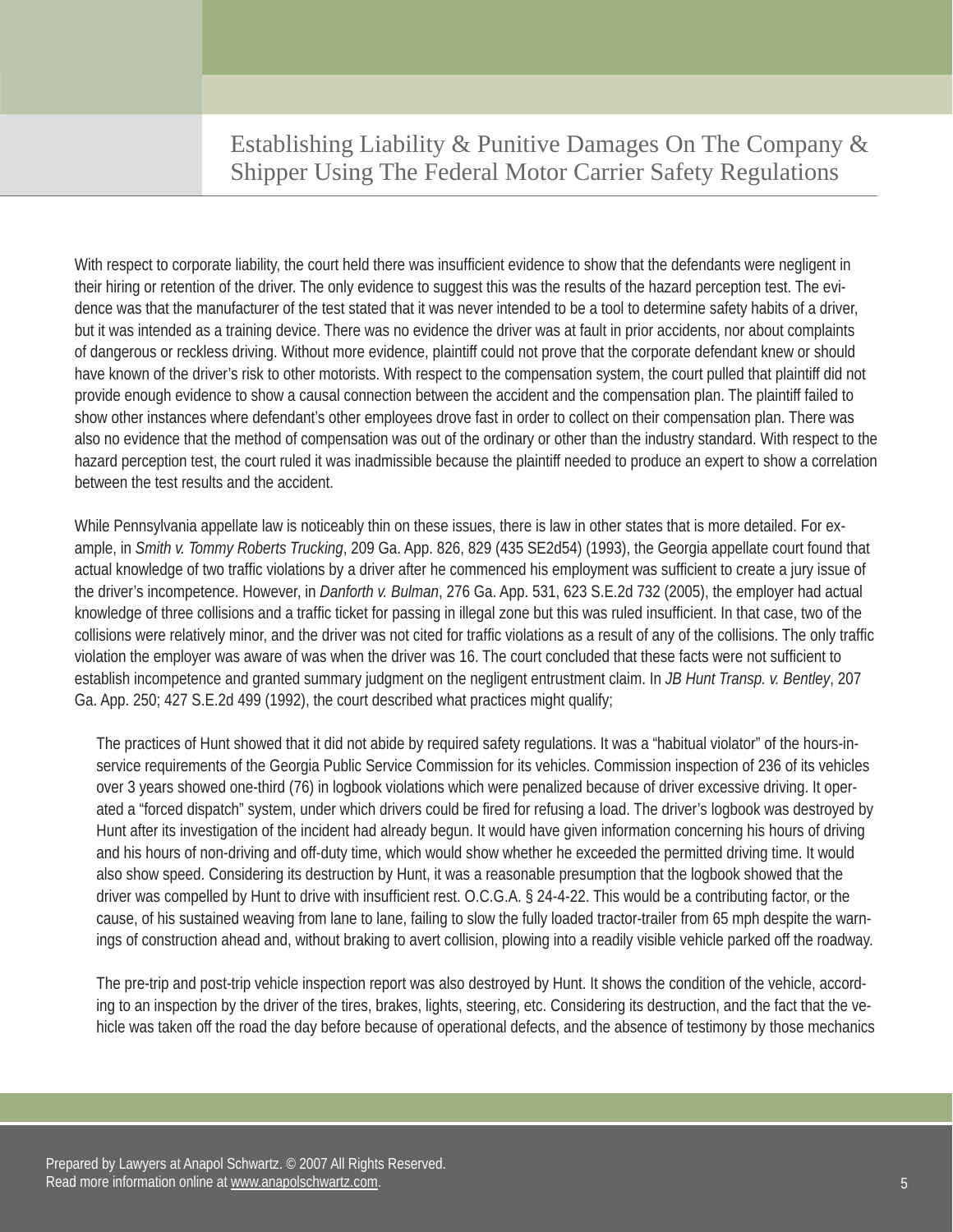who had worked on it before it was returned to the road, it was a reasonable presumption that the report would have shown that the tractor-trailer was not in safe condition to be driven on the interstate highway. O.C.G.A. § 24-4-22. This, too, would be a contributing factor, or the cause, of the erratic driving which resulted in the collision.

Hunt also failed to produce the driver or the passenger as witnesses to explain the manner of driving, including the continuous swerving for 10-20 miles, raising a presumption that their testimony would have been adverse to Hunt's interest in avoiding liability for punitive damages.

From these circumstances, the jury could find, by applying the clear and convincing evidence standard, that Hunt exhibited a conscious indifference to the consequences of putting a tired driver, at the risk of losing his job if he did not comply, and/or a defective tractor-trailer out on the highway, with a schedule for delivery which prompted maintaining the maximum allowable speed even in construction areas. This constituted a sufficient basis for the "aggravating circumstances" which the jury found as the predicate for punitive damages against Hunt.

Under Pennsylvania law, an allegation that a driver [operated a tractor trailer at excessive speed,](http://www.anapolschwartz.com/pa-truck-accident/NHSTA-causes.asp) failed to make proper hitch connections, failed to perform reasonable inspections, and [failed to properly load and secure the lumber o](http://www.anapolschwartz.com/pa-truck-accident/truck_overload.asp)n the trailer, would be sufficient for punitive damages. *Ditzler v. Wesolowski*, 2006 U.S. Dist. LEXIS 62563 (W.D.Pa.). Further, under Pennsylvania law, principals are liable for the punitive damages of agents, as long as the agent's actions were clearly outrageous, committed during and within the scope of the agent's duties, and were done with the intent to further the principal's interests. Loughman v. Consol-Pennsylvania Coal Co., 6 F.3d 88 (3d Cir. 1993); Delahanty v. First Pa. Bank, N.A., 318 Pa. Super. 90, 464 A.2d 1243, 1264 (Pa. Super. 1983).

A classic case under Pennsylvania law, although an unreported decision, is *Came v. Micou*, 2005 U.S. Dist. LEXIS 40037 (M.D.Pa.). In this case, the plaintiff alleged at that tractor trailer driver violated regulations in the following ways: (1) operating the rig in violation of hours and service regulations pursuant to 49 CFR 395.3; (2) operating the rig when too tired to do so safely in violation of  $49$  CFR 392.3; (3) failing to properly record his duty status in violation of  $49$  CFR 395.8; (4) failing to properly inspect the rig prior to operation in violation of 49 CFR 396.13; (5) failing to properly report the results of the inspections in violation of  $49$  CFR 396.11; and, (6) operating the rig when it was in such a condition as to likely cause an accident in violation of  $49$  CFR 396.7. Plaintiff also asserted that the trucking company improperly supervised the driver while he violated the above-referenced six regulations. Plaintiff relied upon expert liability reports that determined the violations and opined that, in combination, these violations were precipitating factors leading to the collision at issue. These conclusions included the following: (1) the driver had been on duty for 75.5 hours in the eight days prior to and including the day of the collision in violation of 49 CFR 395.3(b)(2) and that the owner should have been aware of the hours of service violations; (2) that the driver was in a state of low mental arousal or fatigue at the time of the collision in violation of  $49$  CFR 392.3; (3) that the driver falsified his time logs in violation of  $49$  CFR  $395.8$ ; (4) that the driver failed to have an effective procedure in place to verify that the trucking company failed to have an effective procedure in place to verify drivers' hours of service and that the trucking company's flawed auditing system allowed drivers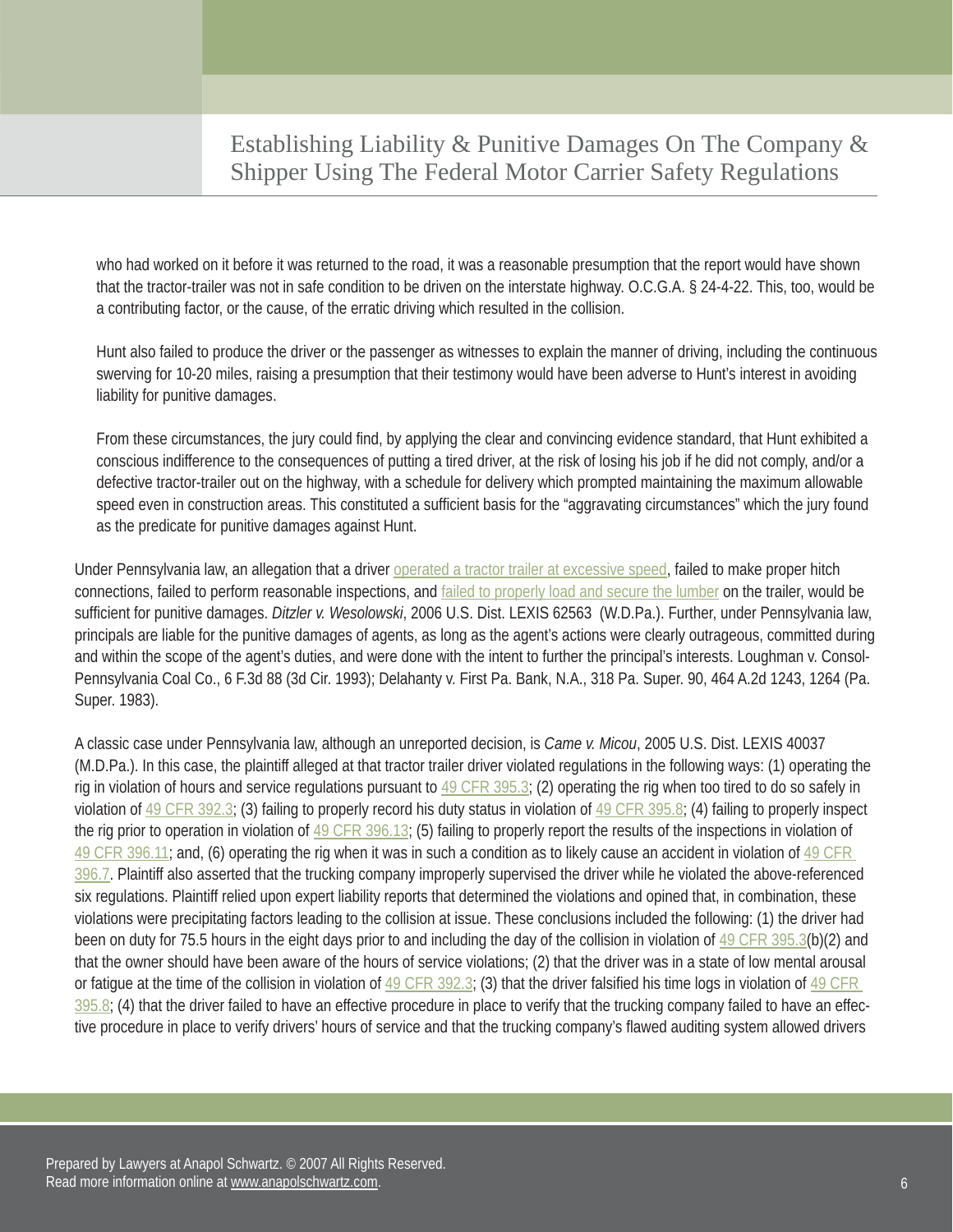to exceed hours of service limitations; (5) that the driver's conduct while employee defendant trucking company was outrageous, as they knew the hours of service violations were in place to prevent fatigued operators from operating large and heavy commercial vehicles; and, (6) that the trucking company's policies, procedures and actions were outrageous in that their management and employees knew the hours of service regulations were in place to protect the safety of the motoring public and knew hours of service was a problem in their operations. Plaintiff offered a second expert, who connected the accident with the collision by stating that the driver momentarily fell asleep (micro sleep) just prior to the collision.

The trucking company argued that the reports lacked sufficient factual foundation, assigned arbitrary lengths of time for the driver to perform on-duty non-driving activities, such as pre and post-trip inspections, erroneously replied upon entries in the movement records documenting the driver's travels prior to the accident, which were not entered via the GPS system and offered their own expert report in rebuttal. The court ruled that there was a genuine issue of material fact as to whether the defendant's conduct was outrageous. The court ruled that a jury could conclude that, among other things, the inability to make a decision relative to taking steps to avoid the collision with a slower moving vehicle traveling ahead, the inability to perceive the passage of time from the point when he realized the vehicle ahead was moving slowly to the collision, the failure to disengage the cruise control, com-bined with falsifying logs, are all in violation of [Department of Transportation](http://www.anapolschwartz.com/pa-truck-accident/PAstatspenn.asp) safety regulations, constitutes reckless indifference to the rights of others. A reasonable jury could similarly find that the trucking company's failure to monitor the driver's conduct, failure to make adequate and proper investigation and inquiry into his driving and employment record, awareness of his prior accident, failure to conduct any investigation into the driver's hours of service, his involvement in five previous preventable accidents, re-dispatching him even though he had exceeded his hours of service limitations, and failure to have effective procedures in place to verify the driver's hours of service when they knew that those hours of service regulations were in effect to protect the safety of the motoring public could constitute reckless indifference. The court specifically found that *Burke v. Maassen*, 904 F.2d 178 (3d Cir.1990) is in inapposite. In *Burke*, the plaintiff was standing on the shoulder of the road when the truck driver struck him while traveling faster than 60 miles per hour. The driver admitted he was exceeding the speed limit. The plaintiff presented uncontradicted evidence that he had driven over 14 hours that day in violation of [Federal Motor Carrier Safety Regulations](http://www.google.com/search?sourceid=navclient&aq=t&ie=UTF-8&rlz=1T4ADBF_enUS235US235&q=FMCSR) and falsified his log to make it appeared that he had complied. There was circumstantial evidence that the driver fell asleep at the wheel. The driver was employed by Steven Emken Trucking, which operated under a fleet contracting agreement with Malone Freight Lines. The driver had lied about his experience to get his job. Malone's department of safety performed a perfunctory verification of his application and approved it in spite of the falsehoods. The plaintiff claimed punitive damages, and the jury awarded both compensatory and punitive damages. The Third Circuit reversed the punitive damages claim. The Burke court did a detailed examination of the Pennsylvania law of punitive damages and described it as a very strict interpretation of Restatement (Second) of Torts §908. Citing Martin v. Johns-Manville Corp., 508 Pa. 154, 494 A.2d 1088, 1096 (1985) (quoting Restatement (Second) of Torts § 908(2)); Feld v. Merriam, 506 Pa. 383, 485 A.2d 742, 747-48 (1984). They ruled that, under Pennsylvania law, "There must be some evidence that the person actually realized the risk and acted in conscious disregard or indifference to it". Despite noting that the driver's false application helped put him behind the wheel of a tractor trailer, and then on the day of the accident he had driven over 14 hours in a single day, directly in violation of federal trucking regulations, that he had fallen asleep at the wheel, that he knew of the regulation, he admitted he was speeding, and that he wrote false entries after the accident and gave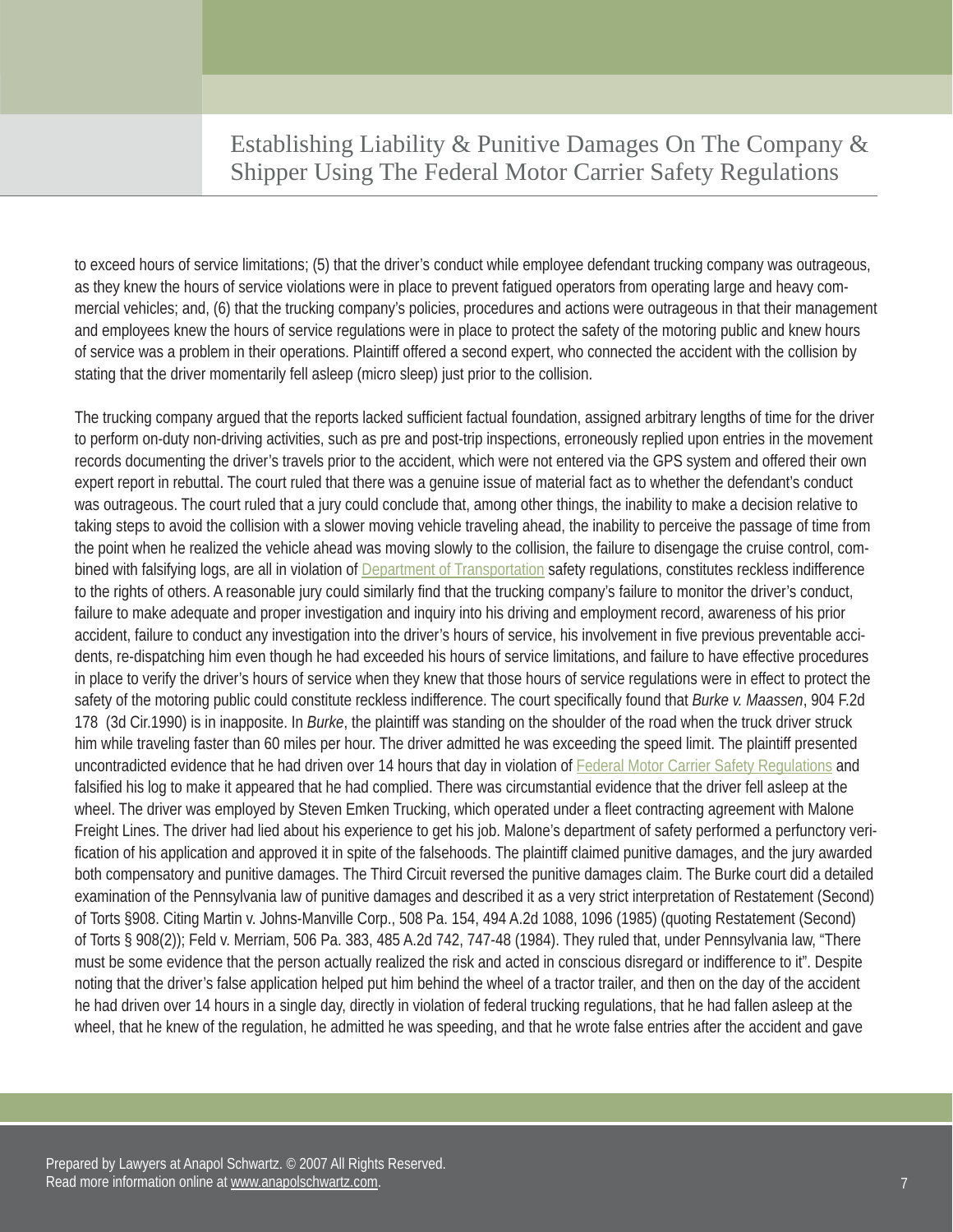false answers at his deposition. The court stated, "The record is critically deficient of evidence showing [the driver] consciously appreciated the risk of fatigue and the potential for fatal accidents that accompanies driving for more than ten hours. The evidence showed that [the driver] was provided with a copy of the [Federal Motor Carrier Safety Regulations.](http://www.google.com/search?sourceid=navclient&aq=t&ie=UTF-8&rlz=1T4ADBF_enUS235US235&q=FMCSR) [The driver] admitted he read them and knew the ten-hour rule. The ten-hour regulation, itself, makes no mention of its purpose to avoid driver fatigue and accidents, nor is this purpose set forth elsewhere in the part containing that regulation. It can be argued that a reasonable man in [the driver's] position after reading the ten-hour rule may have realized the risk the regulation was designed to avoid. The record contains no evidence, however, that [the driver] himself appreciated the risk. Nor could a jury infer from the evidence that [the driver] consciously appreciated the risk of prolonged driving without relying on some conception of what a reasonable man [the driver's] position might have thought. The court points out in a footnote that the driver's knowledge might have been proved by an admission that he knew the ten-hour rule was designed to prevent fatigue and accidents or another method might have been asking the employer whether anyone had ever specifically told the driver that he drove for more than ten hours he might fall asleep and cause an accident. The court noted that other methods of proof were possible, such as proving that he should have learned this in order to get his CDL license by putting into evidence his CDL manual. The court ruled that there was no doubt the driving had behaved reprehensibly, but unfortunately, he was not conscious of his risky behavior.

There was a dissent by Judge Slovater, stating that the plaintiff had provided ample evidence from which the jury could have inferred that the driver was conscious of the risk his conduct created.

In *Came v. Micou*, the plaintiffs provided testimony that the driver was aware that the hours of service regulations were in place to prevent drivers from falling asleep. See also, *Wang v. Marziani*, 885 F. Supp. 74(S.D.N.Y. 1995) (Applying Pennsylvania Law). It was this awareness, and record evidence of it, that distinguishes *Burke* from *Came*. This evidence is easy to get. Drivers and company officials will always admit they knew the purpose of the rules. Safety officials will always say they teach it to the drivers. The CDL manual which they are all supposed to study and which they are tested on states the reasons. There are many ways to prove "awareness" as well as showing the inherent danger of big trucks because of their mass, lack of maneuverability, articulation, and other factors.

Other cases, which have considered violations of the [Federal Motor Carrier Safety Regulations a](http://www.google.com/search?sourceid=navclient&aq=t&ie=UTF-8&rlz=1T4ADBF_enUS235US235&q=FMCSR)nd Official Regulatory Guidance are *Trotter v. B & W Cartage Co., Inc.*, 2d, 2006 WL 1004882 (S.D.III.,2006), *Bridges ex rel Wrongful Death Beneficiaries v. Enterprise Products Co., Inc.*, 2007 WL 433242 (S.D.Miss.,2007).

In considering whether a trucking company has willfully turned a blind eye to violations by its drivers to an extent that would support punitive damages, it is useful to look at 49 CFR §392.1, which requires that "every motor carrier, its officers, agents, representatives, and employees responsible for the management, maintenance, operation, or driving of commercial motor vehicles, or the hiring, supervising, training, assigning, or dispatching of drivers, **shall be instructed in and comply with the rules** in this part.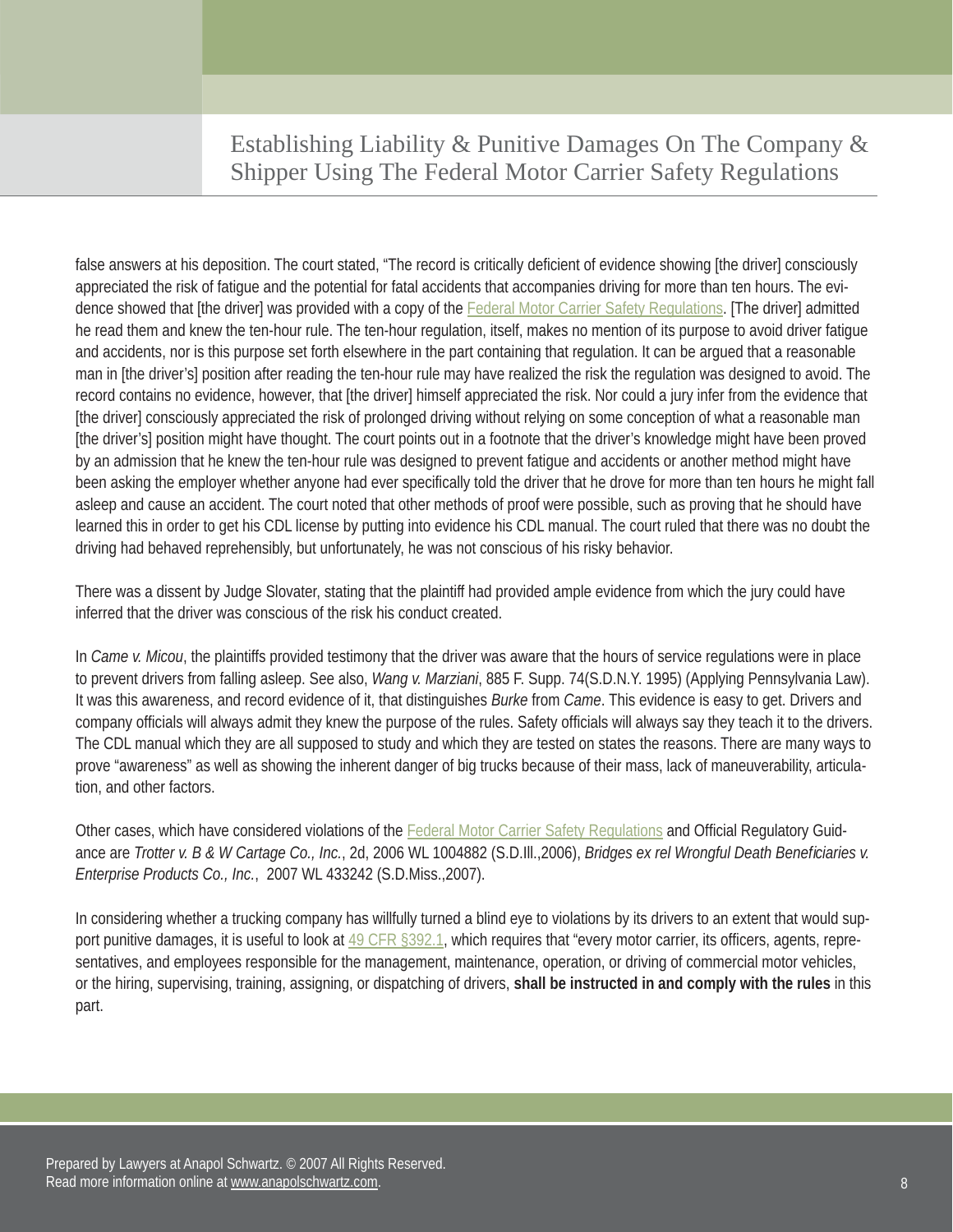The Federal Highway Administration (FHWA) provides regulatory guidance for some of its regulations. For example, with respect to hours of service:

49 CFR §395.3, Official Regulatory Guidance:

*Question 7*: What is the liability of a motor carrier for hours of service violations?

*Guidance:* The carrier is liable for violations of the hours of service regulations if it had or should have had the means by which to detect the violations. Liability under the **FMCSRs** does not depend upon actual knowledge of the violations.

*Question 8:* Are carriers liable for the actions of their employees even though the carrier contends that it did not require or permit the violations to occur?

*Guidance:* Yes. Carriers are liable for the actions of their employees. Neither intent to commit, nor actual knowledge of, a violation is a necessary element of that liability. Carriers "permit" violations of the hours of service regulations by their employees if they fail to have in place management systems that effectively prevent such violations.

[More about the Federal Motor Carrier Safety Administration \(FMCSA\)](http://www.anapolschwartz.com/pa-truck-accident/fmcsa.asp)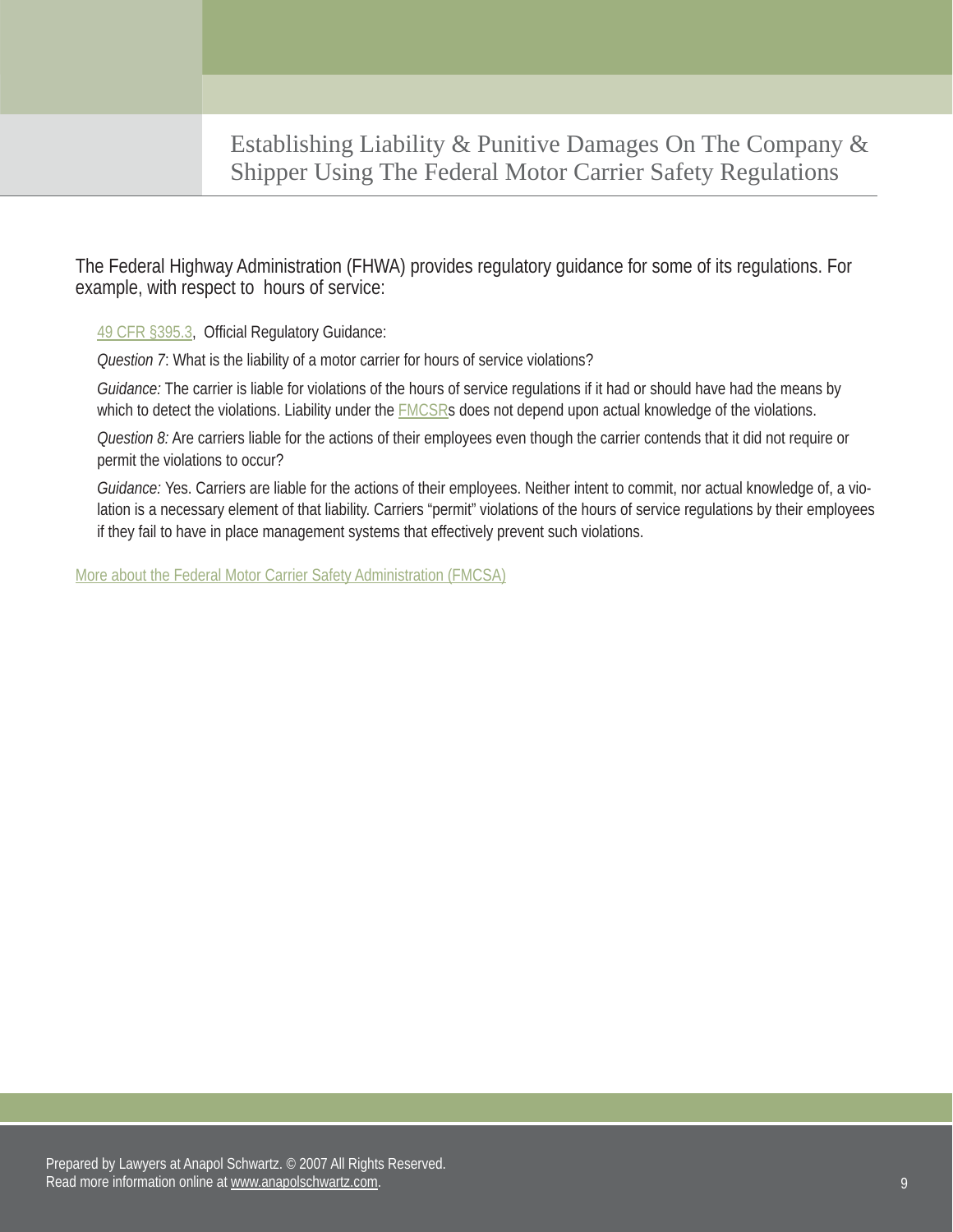# II. A Summary of the Relevant **Federal Motor Carrier Safety Regulations** (not including Hazmat)

The most important regulations for our purposes are as follows:

49 CFR 390.3. The rules are applicable to all employers, employees and commercial motor vehicles which transport property or passengers in interstate commerce. Every employer is required ("**shall**") to be knowledgeable of and comply with all regulations which are applicable to that motor carrier's operations. Every driver "shall" be instructed regarding and "**shall**" comply with all applicable regulations contained in the chapter.

49 CFR 390.5. Defines, among other things, "accident", "commercial motor vehicle", "hazardous waste", and specifically "employee".

"Employee" is any individual who is employed by an employer and who in the course of his/her employment directly affects commercial motor vehicle safety. The term includes a driver of a commercial motor vehicle, a mechanic and a freight handler.

"Employer" means any person engaged in a business affecting interstate commerce who owns or leases a commercial vehicle in connection with that business, or assigns employees to operate it.

"Motor carrier" means a for-hire motor carrier or a private motor carrier. The terms includes a motor carriers agents, officers and representatives, as well as employees responsible for hiring, supervising, training, assigning, or dispatching of drivers and employees concerned with the installation, inspection and maintenance of motor vehicle equipment and/or accessories. The definition includes the terms "employer".

49 CRF 391.11. General qualifications of drivers includes the requirements of 21 years of age, read and speak English, physically qualify to drive, and specifically can, by reason of experience, training, or both, safely operate the type of commercial vehicle he/she drives.

49 CRF 391.23. Investigation and Inquires. Includes a requirement to inquire into the driving record for three years and employment record for three years.

49 CFR 391.25. Annual Inquiry and Review of Driving Record, including (b)(2). The motor carrier must consider any evidence that the driver has violated any applicable [federal motor carrier safety regulations](http://www.google.com/search?sourceid=navclient&aq=t&ie=UTF-8&rlz=1T4ADBF_enUS235US235&q=FMCSR) in this subchapter or hazardous material regulations. In subsection (b)(2), the motor carrier must consider the driver's accident record and any evidence the driver has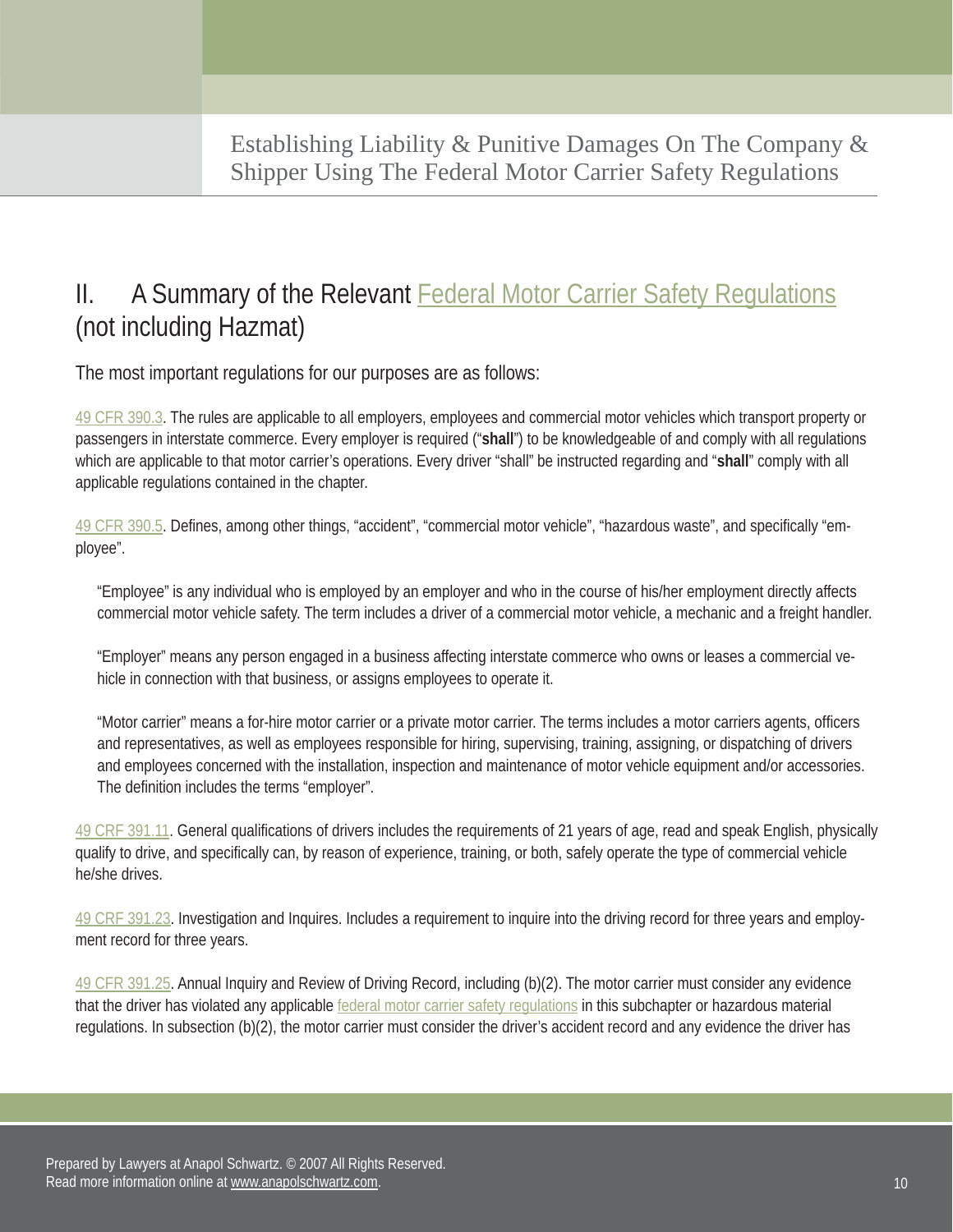violated any laws governing the operation of motor vehicles and **must give great weight to any violations such as speeding, reckless driving and operating while under the influence of alcohol or drugs, that indicate that the driver has exhibited a disregard for the safety of the public.** Subsection (c)(2) requires "a note, including the name of the person who performed the review of the driving record required by paragraph (b) of this section and the date of such review shall be maintained in the driver's qualifications file.

49 CRF 390.13. Aiding or Abetting Violations. "No person shall aid, abet, encourage or require a motor carrier or its employees to violate the rules of this chapter."

49 CFR 395.3. Maximum Driving Time. These are the hours of service rules, including the 11 hours driving following 10 hours off rule. The 14 hours on duty after 10 hours off duty rule, the 60 hours/7 day rule for driving, the 70 hours/8 day rule for driving.

49 CFR 392.2. Applicable Operating Rules. "Every commercial motor vehicle must be operated in accordance with the laws, ordinances and regulations of the jurisdiction in which it is being operated. However, if a regulation of the Federal Motor Carrier Safety Administration imposes a higher standard of care than the law, ordinance or regulation, the Federal Motor Carrier Safety Administration regulation must be complied with."

49 CFR 392.3. Ill or Fatigued Operator. No driver shall operate a motor vehicle, and a commercial motor carrier shall not require or permit a driver to operate a commercial motor vehicle, while the driver's ability or alertness is so impaired, or so likely to become impaired, through fatigue, illness, or any other cause, as to make it unsafe for him/her to begin or continue to operate the commercial motor vehicle. However, in a case of grave emergency where the hazard to occupants of the commercial motor vehicle or other users of the highway would be increased by compliance with this section, the driver may continue to operate the commercial motor vehicle to the nearest place at which that hazard is removed.

49 CFR 392.4. Drugs and Other Substances. No driver shall be on duty and **possess**, be under the influence of, or use any of the following drugs or substances, and it includes any Schedule I substance, any amphetamine, or any other substance which could render a driver incapable of driving a motor vehicle. These sections do not apply to possession or use of a substance given under prescription by a doctor "who has advised a driver that the substance will not affect the driver's ability to safely operate a motor vehicle".

49 CFR 392.5. Alcohol Prohibition. No driver shall use alcohol within four hours before going on duty or operating or having physical control of a commercial motor vehicle nor use alcohol while on duty.

49 CFR 392.6. Schedules to Conform with Speed Limits. No motor carrier shall schedule a run nor permit nor require the operation of any commercial motor vehicle between points in such a period of time as would necessitate the commercial motor vehicle being operated at speeds than those prescribed by the jurisdiction in and through which the commercial vehicle is being operated.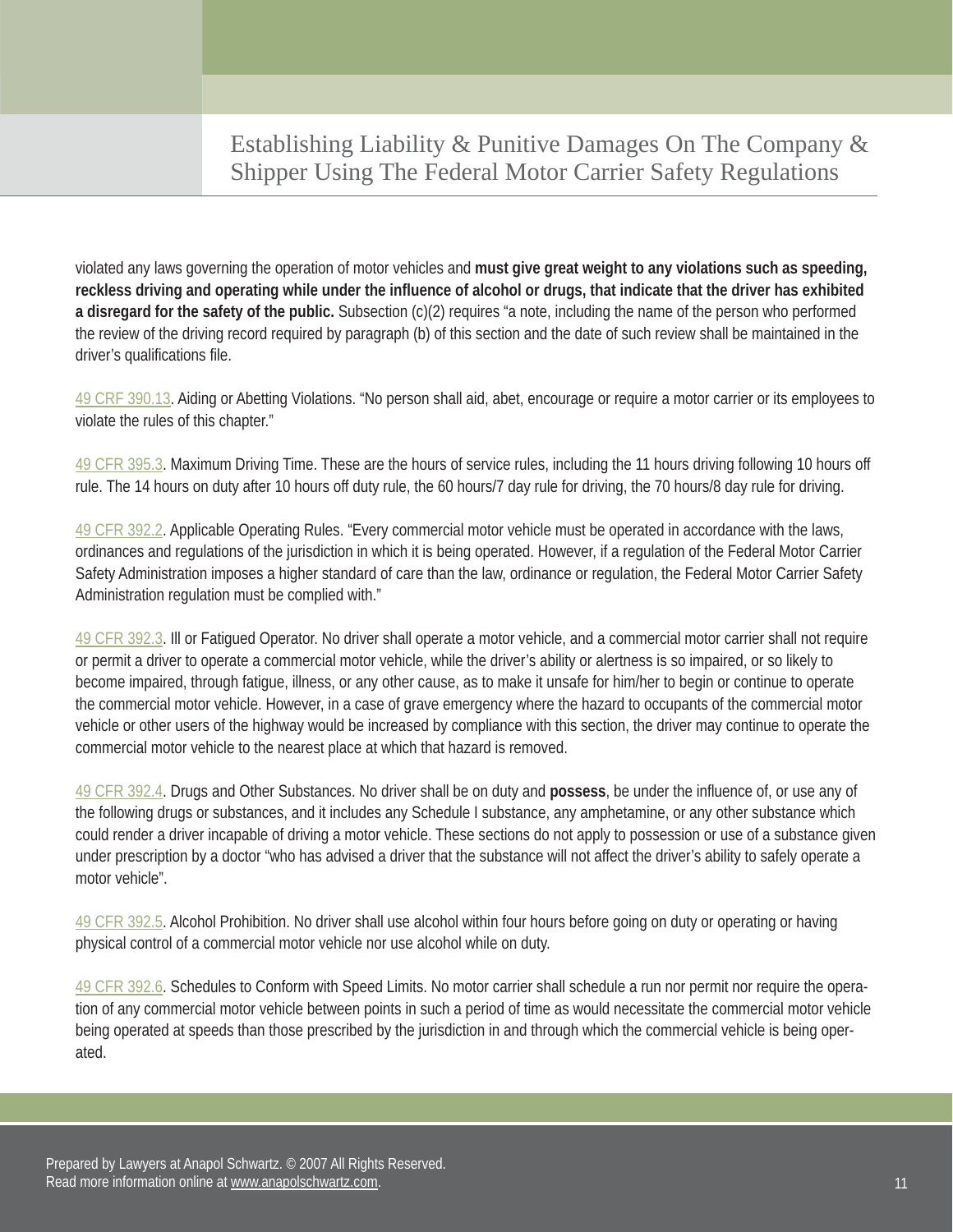49 CFR 392.7. Equipment Inspection and Use. No commercial vehicle shall be driven unless the driver is satisfied that every part related to safety is in good working order.

49 CFR 392.9. Inspection of Cargo, Cargo Securement Devices and Systems. Puts the obligation on both the driver and the motor carrier to assure that the cargo is properly distributed and adequately secured as specified in Section 393.100 through 393.142. The driver is specifically required to assure himself/herself that the provisions for inspection and securement have been complied with and further inspect the cargo and devices used to secure the cargo within the first 50 miles after the beginning of a trip and cause any adjustments to be made, including adding more securement devices to assure the cargo cannot shift and reexamine the cargo and its securement whenever there is a change of duty status, the vehicle has been driven for three hours, or it has been driven for 150 miles, whichever occurs first. These rules do not apply to the driver of a sealed commercial vehicle who has been ordered not to open and inspect the cargo or the driver of a commercial motor vehicle that has been loaded in a manner that makes inspection of the cargo impractical. While the driver is not required to personally load, block, brace and tie down the cargo, the driver is required to be familiar with the methods and procedures for securing cargo and may have to adjust the cargo or load securing devices pursuant to 392.9.

49 CFR 392.14. Hazardous Conditions: Extreme Caution. Extreme caution in the operation of a commercial motor vehicle shall be exercised when hazardous conditions, such as those caused by snow, ice, sleet, fog, mist, rain, dust, or smoke, adversely affect visibility or traction. Speed shall be reduced when such conditions exist. If conditions become sufficiently dangerous, the operation of the commercial motor vehicle shall be discontinued and shall not be resumed until the commercial motor vehicle can be safely operated. Whenever compliance with the foregoing provisions of this rule increases hazard to passengers, the commercial motor vehicle may be operated to the nearest point at which the safety of passengers is assured.

Regulatory Guidance §392.14 Hazardous Conditions; Extreme Caution

*Question 1:* Who makes the determination, the driver or carrier, that conditions are sufficiently dangerous to warrant discontinuing the operation of a CMV?

*Guidance:* Under this section, the driver is clearly responsible for the safe operation of the vehicle and the decision to cease operation because of hazardous conditions.

Because of the regulatory power possessed by the Federal Highway Administration, violations of the regulations could amount to almost strict liability on behalf of the carriers.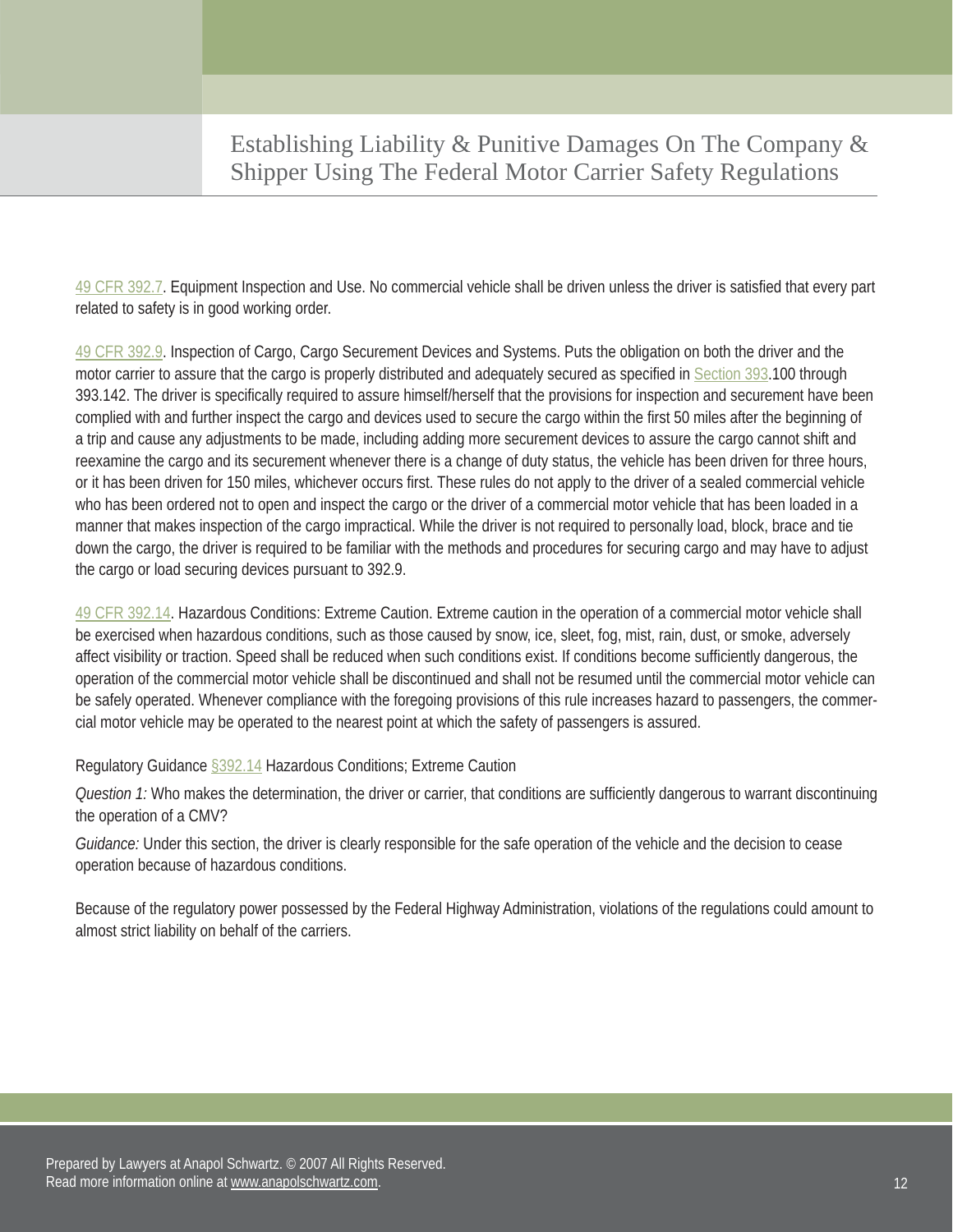## III. The Importance of Reviewing and Using Regulatory Guidance.

Pursuant to 49 U.S.C. §§ 521(b), 31133(a), the Federal Highway Administration promulgated the [FMCSRs.](http://www.google.com/search?sourceid=navclient&aq=t&ie=UTF-8&rlz=1T4ADBF_enUS235US235&q=FMCSR)  Using the following two regulations as an example we can see the effect of the FHWA's guidance on interpretation:

§ 390.11 Motor carrier to require observance of driver regulations. Whenever …a duty is prescribed for a driver or a prohibition is imposed upon the driver, it shall be the duty of the motor carrier to require observance of such duty or prohibition. If the motor carrier is a driver, the driver shall likewise be bound.

§ 395.3 Maximum driving time for property-carrying vehicles.

Subject to the exceptions and exemptions in  $\S 395.1$ :

(a) No motor carrier shall permit or require any driver used by it to drive a property-carrying commercial motor vehicle, nor shall any such driver drive a property-carrying commercial motor vehicle:

(1) More than 11 cumulative hours following 10 consecutive hours off duty; or

(2) For any period after the end of the 14th hour after coming on duty following 10 consecutive hours off duty, except when a property-carrying driver complies with the provisions of  $\S 395.1$  (o) or  $\S 395.1$  (e)(2).

(b) No motor carrier shall permit or require a driver of a property-carrying commercial motor vehicle to drive, nor shall any driver drive a property-carrying commercial motor vehicle, regardless of the number of motor carriers using the driver's services, for any period after —

(1) Having been on duty 60 hours in any period of 7 consecutive days if the employing motor carrier does not operate commercial motor vehicles every day of the week; or

(2) Having been on duty 70 hours in any period of 8 consecutive days if the employing motor carrier operates commercial motor vehicles every day of the week.

§ 395.8 Driver's record of duty status.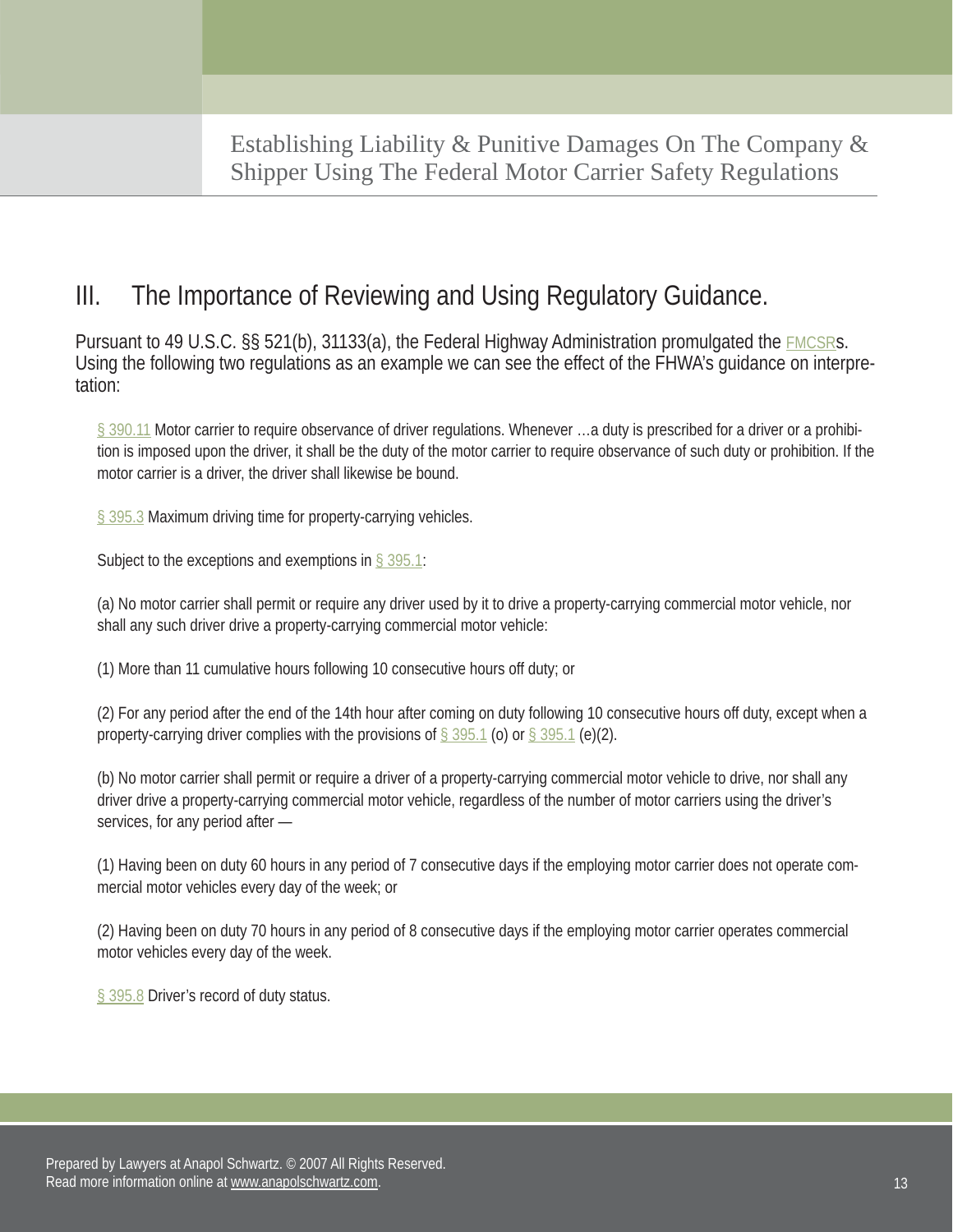(a) Except for a private motor carrier of passengers (nonbusiness), every motor carrier shall require every driver used by the motor carrier to record his/her duty status for each 24 hour period using the methods prescribed [herein] …

\* \* \*

(e) Failure to complete the record of duty activities of this section or  $\S 395.15$ , failure to preserve a record of such duty activities, or making of false reports in connection with such duty activities shall make the driver and/or the carrier liable to prosecution.

49 C.F.R. §§ 390.11, 395.3, 395.8.

The FHWA developed regulatory guidance to assist motor carriers and other parties bound by the [FMCSRs](http://www.google.com/search?sourceid=navclient&aq=t&ie=UTF-8&rlz=1T4ADBF_enUS235US235&q=FMCSR). *See* Regulatory Guidance for the [Federal Motor Carrier Safety Regulations,](http://www.google.com/search?sourceid=navclient&aq=t&ie=UTF-8&rlz=1T4ADBF_enUS235US235&q=FMCSR) 62 Fed. Reg. 16370 (1997). In this regulatory guidance, the FHWA explains, the agency "consolidated previously issued interpretations and regulatory guidance materials and developed concise interpretive guidance in question and answer form for each part of the [FMCSRs](http://www.google.com/search?sourceid=navclient&aq=t&ie=UTF-8&rlz=1T4ADBF_enUS235US235&q=FMCSR)." Id. at 16370. *See also United States v. Thorson*, 2004 U.S. Dist. LEXIS 5927, No. 03-C-0074-C, 2004 WL 737522, at \* 8 (W.D. Wis. Apr. 6, 2004) ("An agency's interpretation of its own regulations is entitled to a relatively high level of deference … A court must accept the interpretation unless it is …plainly erroneous or inconsistent with the regulation."); *Hickey v. Great W. Mortgage Corp.*, 1995 U.S. Dist. LEXIS 6989, No. 94 C 3638, 1995 WL 317095, at \* 5 (N.D. Ill. May 23, 1995) ("Deference is particularly appropriate when an agency interprets its own regulation.").

In interpretation of 49 C.F.R. § 395.3, the FHWA's regulatory guidance states:

*Question 7:* What is the liability of a motor carrier for hours of service violations?

*Guidance:* The carrier is liable for violations of the hours of service regulations if it had or should have had the means by which to detect the violations. Liability under the [FMCSRs](http://www.google.com/search?sourceid=navclient&aq=t&ie=UTF-8&rlz=1T4ADBF_enUS235US235&q=FMCSR) does not depend upon actual knowledge of the violations.

*Question 8:* Are carriers liable for the actions of their employees even though the carrier contends that it did not require or permit the violations to occur?

*Guidance*: Yes. Carriers are liable for the actions of their employees. Neither intent to commit, nor actual knowledge of, a violation is a necessary element of that liability. Carriers "permit" violations of the hours of service regulations by their employees if they fail to have in place management systems that effectively prevent such violations.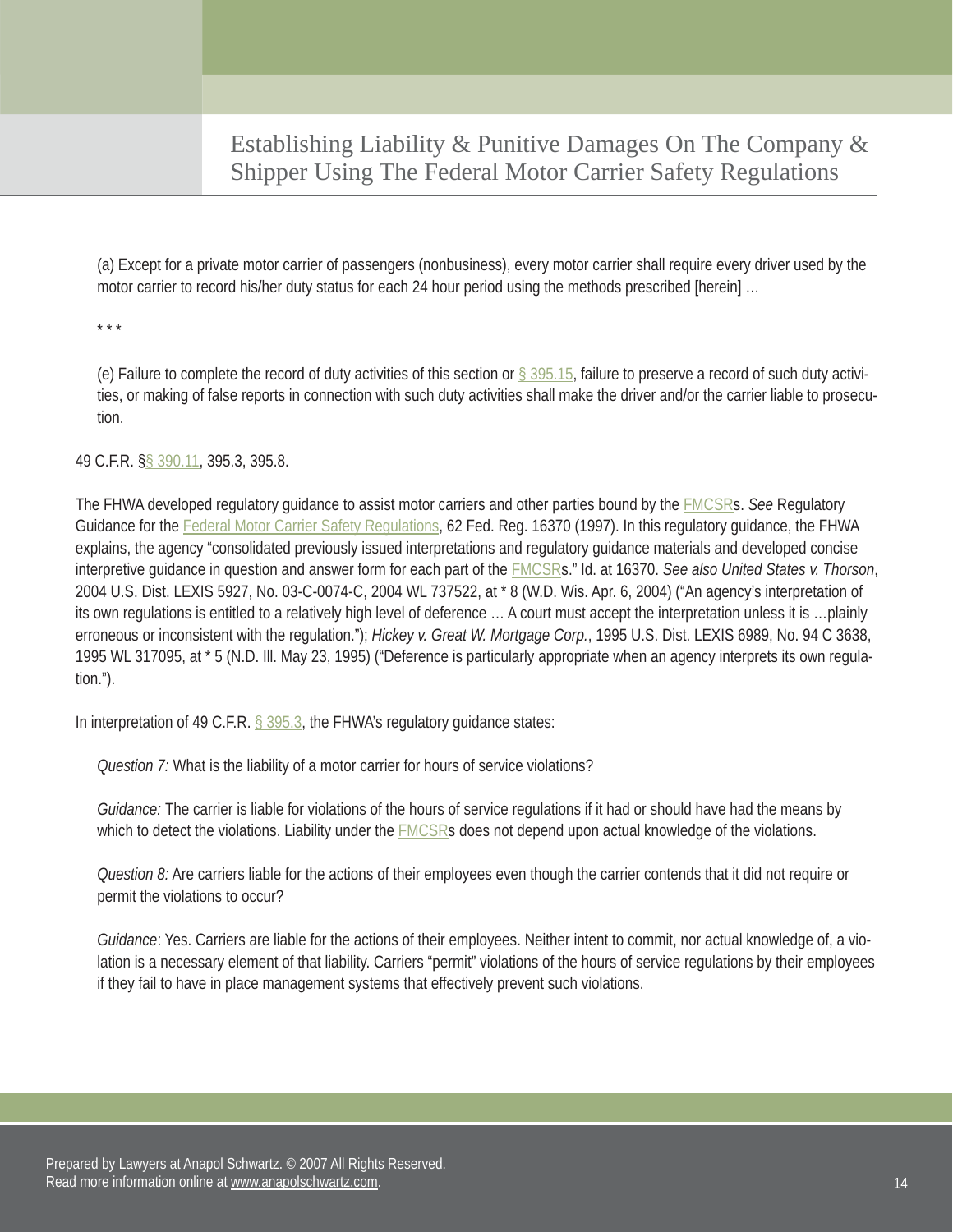62 Fed. Reg. at 16424.

In interpretation of 49 C.F.R. § 395.8, the regulatory guidance states:

*Question 21:* What is the carrier's liability when its drivers falsify records of duty status?

*Guidance:* A carrier is liable both for the actions of its drivers in submitting false documents and for its own actions in accepting false documents.

62 Fed. Reg. at 16426. In short, "Motor carriers have a duty to require drivers to observe the **FMCSRs."** Id. The information above is based on the district court's opinion in *Trotter v. B & W Cartage Co.*, 2006 U.S. Dist. LEXIS 19074 (S.D.Ill. 2006). In that case the following testimony was elicited which is instructive.

In this case there is substantial evidence of record that, at the time of the incident in which Ryan Trotter was killed, Jeffrey Wiegert was driving well outside his federally-regulated hours of service, that he was operating a B & W tractor-trailer in a manner consistent with that of a person driving in a state of extreme fatigue, and that, in the weeks preceding Ryan Trotter's death, Mr. Wiegert repeatedly submitted faked logs of his driving hours to B & W. With respect to the issue of the availability of damages for aggravating circumstances in this case, the Court finds particularly noteworthy the testimony of Francis Amiot, B & W's Director of Safety Rules Compliance since 1994.

Mr. Amiot testified that B & W's primary means of preventing violations of FHWA regulations governing hours of service for drivers was through computerized scanning of driver logs. Mr. Amiot testified that, as the chief officer of B & W responsible for ensuring the company's compliance with FHWA hours of service regulations, he was aware that the log scanning program had been inadequate to prevent hours of service violations for at least five years prior to Ryan Trotter's death:

Q… The log scanning program, was it inadequate for purposes of fulfilling the company's obligation with respect to reviewing driver logs to insure [sic] hours of service compliance?

\* \* \*

A. Did you say antiquated or inadequate?

Q… Inadequate.

- A. At the time of this incident I have to say, yes.
- Q. At the time of this incident, being in February of 2005?
- A. Correct.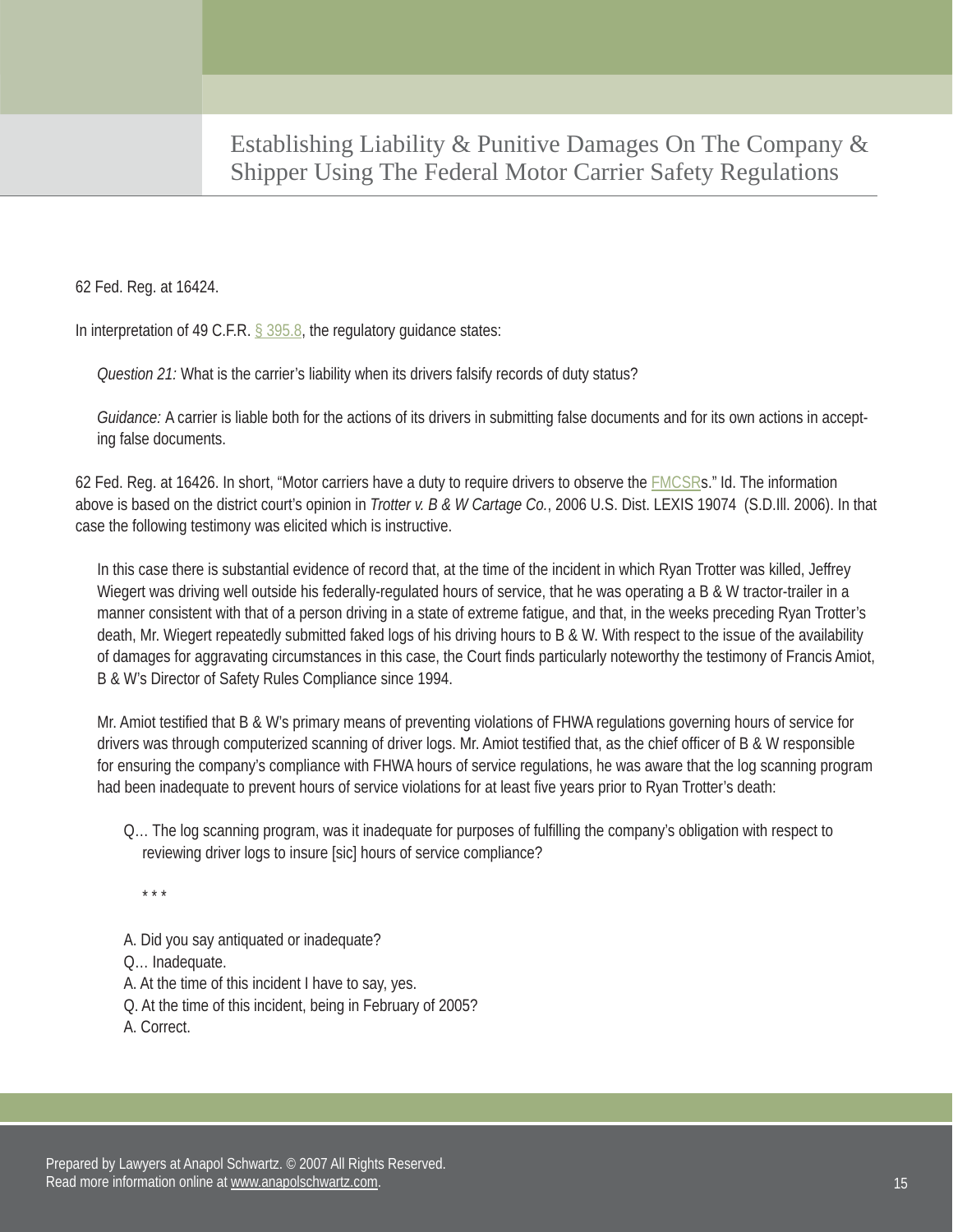- Q. And had it been inadequate for those purposes for a period of time prior to February of 2005?
- A. Probably, yes.
- Q. Had that before of time been more than a year?
- A. Oh, absolutely.
- Q. Had had it been had the log scanning program been inadequate for several years?
- A. That's a fair statement.

\* \* \*

- Q. Is there a point in time when, in your opinion, as the director of-of safety and rule compliance, you felt that the-that the log scanning program became inadequate for the purposes necessary to insure compliance with hours of service regulations?
- A. Yes. We got too big too fast, and in my opinion, it, therefore, became inadequate.
- Q. When did the company become too big too fast?
- A. Over the period of the last five, six, seven years.
- Q. So for a period of approximately five, six, seven years, the log scanning program has been inadequate —
- A. We have increased in size, and that —
- Q. Go ahead.
- A. Go ahead.
- Q. For a period of the last five, six, seven years, the log scanning program has been inadequate for purposes of insuring [sic] compliance with hours of service regulations?
- A. Yes, to yes, to the degree we have discussed.

Mr. Amiot testified that he brought the issue of the serious failure of B & W to comply with FHWA requirements that motor carriers maintain "management systems that effectively prevent [hours of service] violations," 62 Fed. Reg. at 16424, to the attention of the company's president, but that B & W, despite having knowledge of the compliance problem, took no action to correct it:

- Q. Okay. Was that brought to the attention of anyone in the company and discussed in any way, that something needs to be done about that?
- A. You know, I don't really recall. Probably, but I don't really recall. I think I I think I did at some point in time, but —
- Q. Who would you have most likely brought that to the attention of?
- A. Mr. Steve Klein [B & W's President].
- Q. And do you know if any corrective action or any response was made to that suggestion or recommendation?
- A. Not to my knowledge.
- Q. Was there a reason that the company operated with an inadequate log scanning program for a period of five or six or seven years?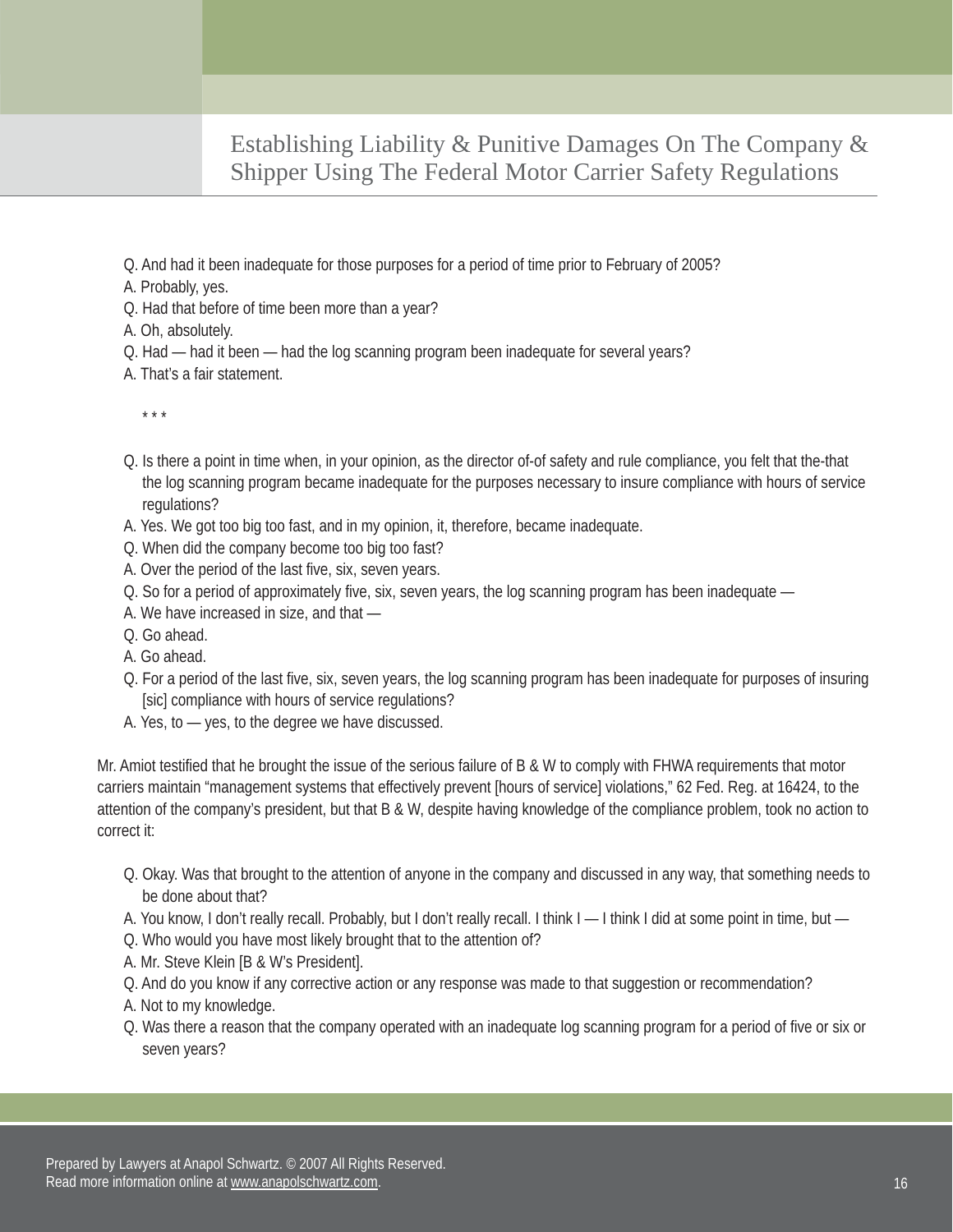\* \* \*

A. We fell on our mistake. We made some errors. We are suffering for it, and we are correcting it.

Mr. Amiot testified that, in the absence of a reliable means of auditing driver logs, B & W's fallback measure was random "hard audits" of driving logs, in which logs were checked against supporting documentation to determine compliance with hours of service:

A… From time to time amidst other duties, as we have earlier discussed, I would have randomly selected persons and looked at other relevant documents and compared them to that individual's record of duty status. But who those individuals are. I could not address.

\* \* \*

- Q… . You have talked about this random process. Was there any any procedure that you followed with respect to this randomness? Did you pull —
- A. No, but  $-$
- Q. five files a day? Did you pull ten logs a day? Did you pull 20 logs a day? What what was done? How did you — or was this just kind of haphazard, and whenever you got a few minutes you might have pulled a log?
- A. I think that's a fair statement. By definition, it was random.
- Q. Okay. But in what manner was it random? Did you have any did you do did you do a log review, at least one, every day?
- A. I would say within certain realms I did at least one at least one log every day.
- Q. All right. Did you have any set number that you tried to accomplish per day?

\* \* \*

- A. I did one log a day as a as an average, I think, is a fair statement.
- Q. I'm sorry. One a day, did you say?
- A. I may have done five a day, I may have done one every other day, I may have done two every other day. I think a fair — a fair average would be one a day.

A reasonable inference to be drawn from Mr. Amiot's testimony is that B & W operated for a substantial period of time, possibly as much as seven years, in conscious indifference to its duties under the **FMCSRs** governing driver hours of service.

Mr. Amiot also described resistance within B & W's corporate structure to improved hours of service compliance: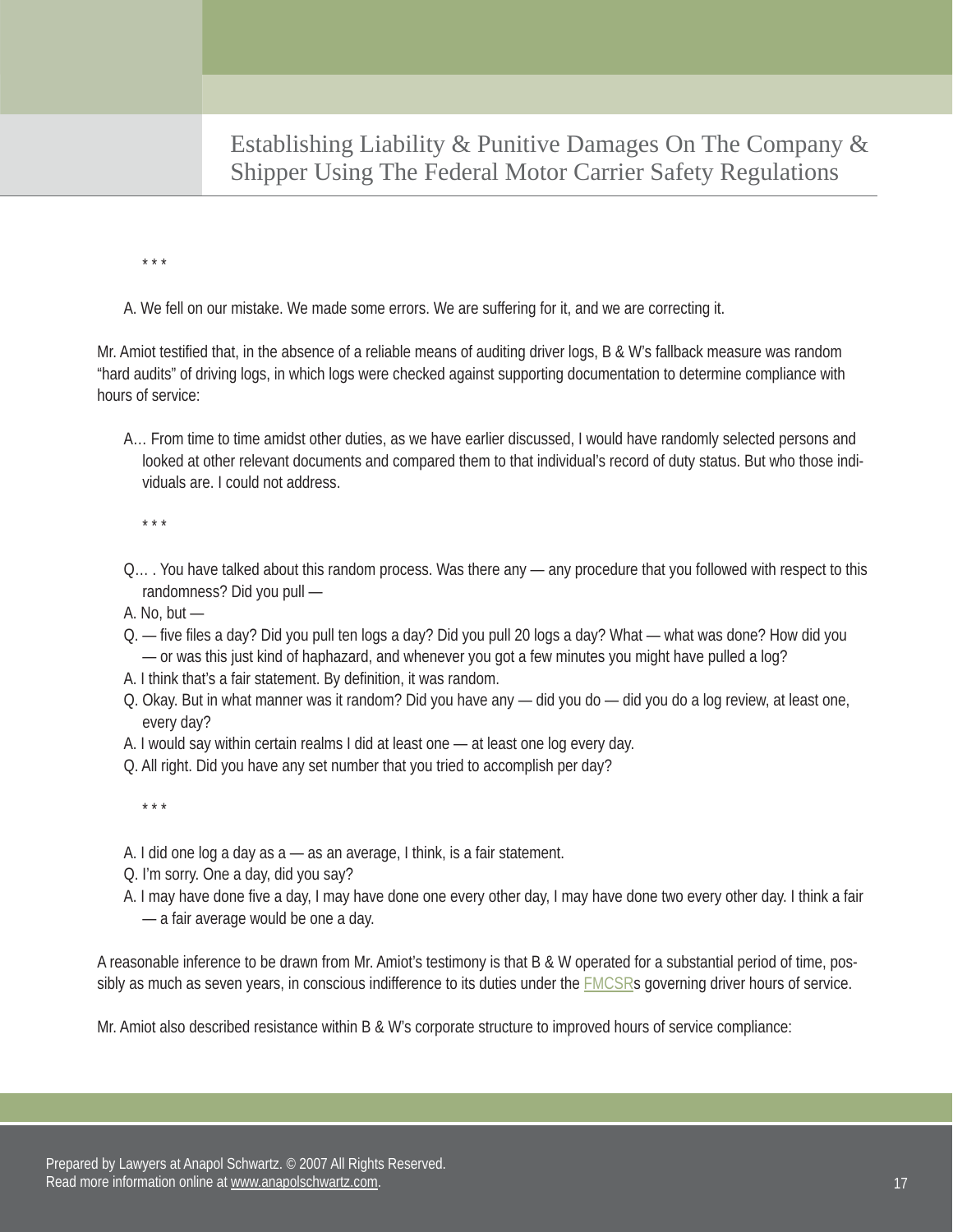Q. So there were issues with terminal and operation managers resisting the recommendations of the safety department?

\* \* \*

- A. No, I don't I don't think I don't think I recall any general resistance. Well, no, I can't say that. A person at a facility [in Clayton, Ohio,] was very hesitant to accept recommendations of the safety department in regard to hours of service. And gut reaction, again, my own gut reaction, if you will, was that money took precedent over safety.
- Q… I'm sorry, what was the last?
- A. Money took precedent over safety.

Importantly, Mr. Amiot specifically testified to questionable hours of service practices by the manager of B & W's terminal in Gary, Indiana, out of which Jeffrey Wiegert operated:

- A. I believe there is a person who at the facility you mentioned, that, in my opinion, stretch that stretches the regulations to the limit of being still within the law.
- Q. The facility —
- A. But very questionable.
- Q. The facility I mentioned, you are referring to the Gary, Indiana, facility?
- A. In my opinion, yes.
- Q. And who is that person?
- A. Mr. George Drain.
- Q. And he is the operations manager or terminal manager in Gary, Indiana?
- A. I believe that's his title, yeah.
- Q. And you say that in your opinion he he stretches the hours of service limitations? What do you mean by that, if you can give me an example.
- A. Nothing to the point of being illegal, but it doesn't give the time the driver a chance to eat. Mileage distances are figured point A to point B at almost the exact allowable driving time, which disallows any excessive time for perhaps a random drug screen, perhaps a — well, let's — let's leave it at a random drug screen. The runs — the runs are figured so tight that there is no excessive time to be able to — to do that without expediting the load and causing the driver to lose a day's work.
- Q. Did you —
- A. Personal opinion.
- Q. I assume it's also your professional opinion, too; wouldn't that be correct?
- A. I think that's a fair statement.
- Q. Did you ever have any discussions with Mr. Drain about his stretching of the hours of service rules and regulations? A. Yes.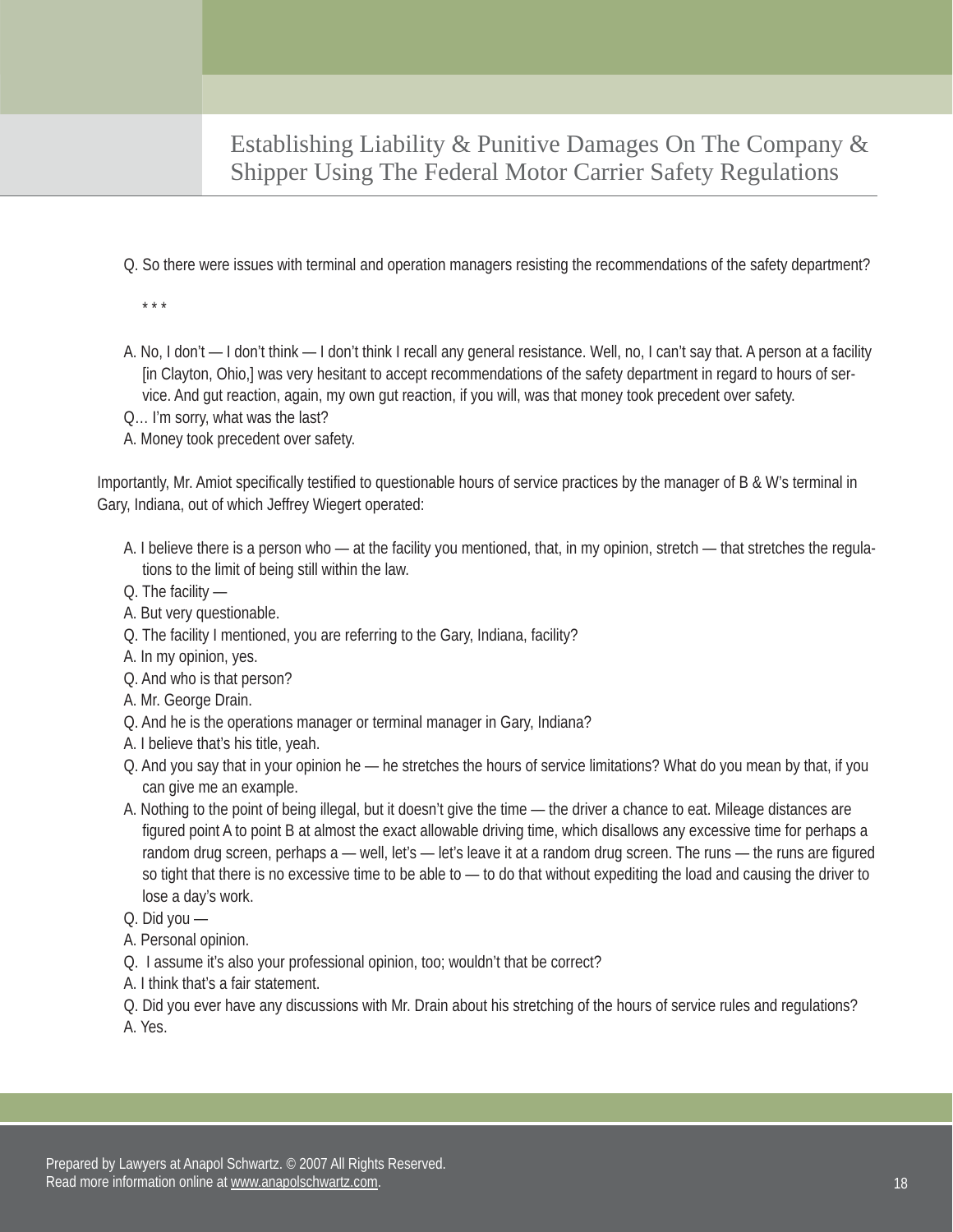A reasonable inference to be drawn from Mr. Amiot's testimony is that B & W ignored its duties under FHWA hours of service regulations, put drivers in positions where they would likely be forced to violate such regulations, and telegraphed to drivers its approval of violations of the hours of service regulations.

Based on the above the Court concluded that reasonable jurors could find that the imposition of damages for aggravating circumstances was warranted. The evidence of record showed that for five years or more prior to Ryan Trotter's death B & W operated with conscious indifference to its regulatory duty to maintain management systems effective in preventing hours of service violations by drivers. The evidence of record also showed that the conduct of B & W employees like the managers of the company's terminals was such as to send a message to drivers that hours of service violations were acceptable conduct. In fact, "money [taking] precedent over safety" is virtually the definition of the kind of corporate behavior warranting an award of punitive damages.

Other examples of cases where violations of the [FMCSR's](http://www.google.com/search?sourceid=navclient&aq=t&ie=UTF-8&rlz=1T4ADBF_enUS235US235&q=FMCSR) has led to punitive damage claims are as follows: *Perez Librado v. M.S. Carriers, Inc.*, 2004 U.S. Dist. LEXIS 12203, No. Civ.A.3:02-CV-2095-D, 2004 WL 1490304, at \*\* 3-6 (N.D. Tex. June 30, 2004)(denying summary judgment as to a request for punitive damages against a motor carrier in a suit arising from a car-truck collision allegedly caused by violations of [FMCSRs](http://www.google.com/search?sourceid=navclient&aq=t&ie=UTF-8&rlz=1T4ADBF_enUS235US235&q=FMCSR)); *Osborne Truck Lines, Inc. v. Langston,* 454 So. 2d 1317, 1326 (Ala. 1984) (in a personal injury action arising from a car-truck collision at the gate of a metal plant, evidence that the driver of the truck, who had an unobstructed view of oncoming traffic, acted with reckless disregard of the presence of other vehicles in making a left turn at the gate at night, that the driver was fatigued due to the inordinate length of time he had driven the truck, and that the driver continued to drive with knowledge of his fatigue, was sufficient to sustain a claim of wantonness against the driver and the carrier who employed him); *Torres v. North Am. Van Lines*, Inc., 135 Ariz. 35, 658 P.2d 835, 839 (Ariz. Ct. App. 1982) (the issue of punitive damages may be properly submitted to the jury on the theory of a carrier's failure to police and enforce FHWA hours of service regulations where the employer had been put on notice that drivers were not complying with the regulations, with no attempt being made to take corrective measures, so that it could be implied that the carrier authorized sloppy logging of on-duty time with the concomitant risk of exceeding the time limitation, thus causing fatigue); *Briner v. Hyslop*, 337 N.W.2d 858, 867-68 (Iowa 1983) (in a wrongful death action arising from a car-truck collision, holding that the jury should decide the question of whether a carrier owed punitive damages, since there was evidence that the carrier knew or should have known of its drivers' sleeping habits from their phone calls and their gas and motel slips, that it had no set schedules or guidelines for its drivers, that it did not have any established time for reviewing the logs kept by its drivers, that 120 days could pass before the drivers' logs were reviewed, that the carrier knew that the driver in question had not kept a log for the three weeks prior to the collision and that he had previously failed to keep a log, and that the carrier provided drivers with an incentive to work long hours without getting sufficient sleep); *Smith v. Printup*, 254 Kan. 315, 866 P.2d 985, 1007-08 (Kan. 1993) (in a wrongful death action by the survivors of victims killed in an accident with a truck seeking punitive damages against the truck driver's employers, holding that ratification and authorization are broad enough to encompass evidence that the driver's employers knew or should have known about employee misconduct in violation of FHWA regulations, and evidence of corporate policies, procedures, or managerial behavior that a jury reasonably could infer implicitly authorized or ratified the questioned conduct); *Elbar, Inc. v. Claussen*, 774 S.W.2d 45, 48-50 (Tex. App. 1989)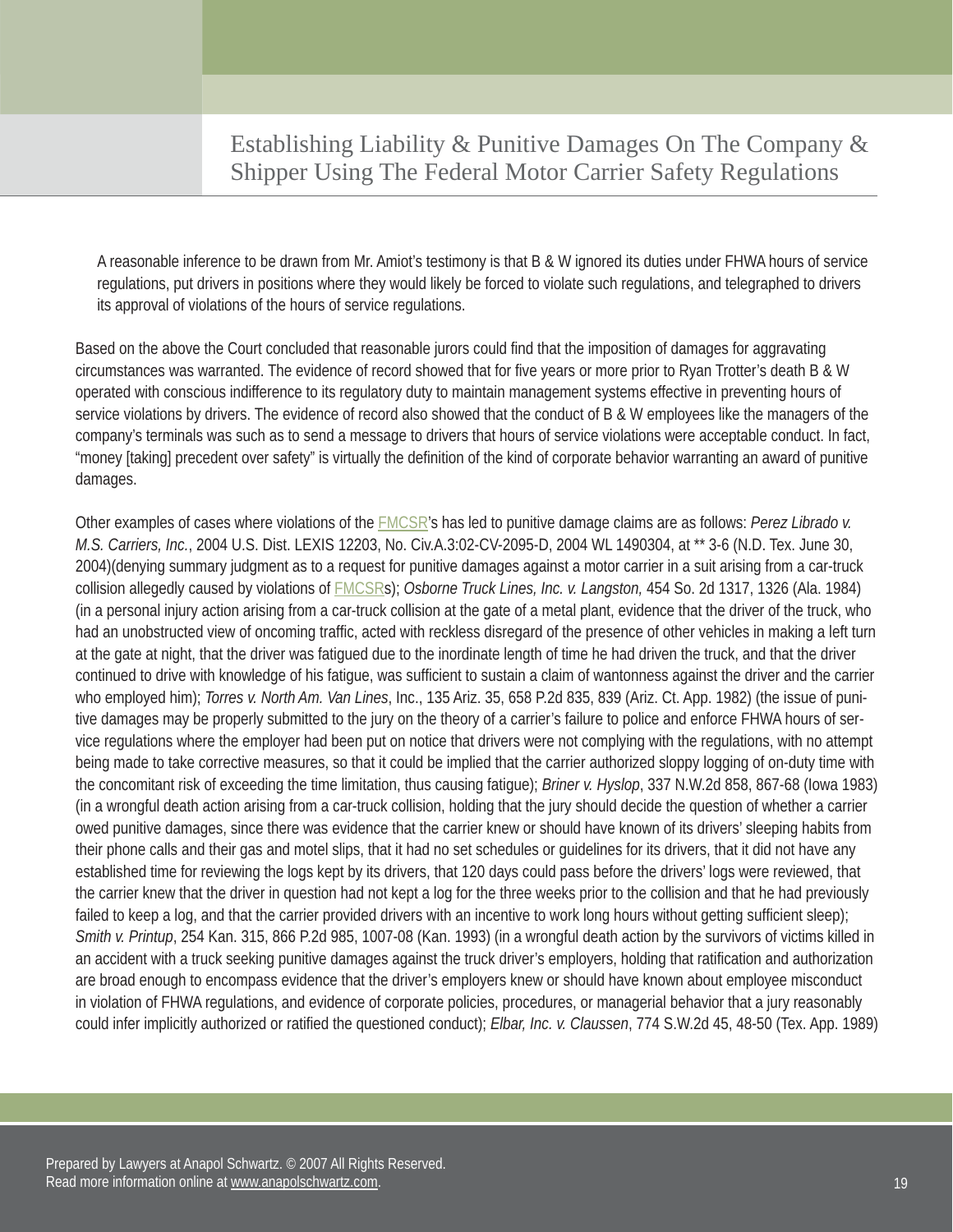(the jury's finding that a trucking firm was guilty of gross negligence in connection with an accident in which a truck entered a motorcyclist's lane, causing him to lose control, was supported by evidence that the firm's policy of requiring its drivers to operate their trucks for long, continuous periods of time lent itself to fatigue).

Another example of how past unrelated violations of the **FMCSR's** can relate to the reckless indifference on the Trucking Company is to establish how the company should be accountable for assuring driver compliance and a pattern and practice of not enforcing the regulations prevents the company from being alerted to a driver who does not follow the regulation and the concomitant failure to anticipate the hazard such drivers represent. First establish the importance of the safety policy and mission. Then establish that the drivers are taught the importance of safety and the mandatory nature of the regulations. Third, establish that drivers are taught to anticipate hazards. Fourth, establish that the company had reason to anticipate that a given driver was not following regulations but took no action. An example from a current case:

- Q. Now, the manual on page 188 has a safety mission statement. Does this represent the philosophy that you try to instill in all of your drivers and employees?
- A. Yes, sir.
- Q. Would you agree that safety of employees and the general public was the No. 1 priority?
- A. Yes.
- Q. XXX Transport will strive to be the safest motor carrier in the industry?
- A. Yes, sir.
- Q. Would it be fair to say that every motor carrier should strive to be the safest?
- A. I believe that 100 percent, sir.

Establishing that not only was safety the number 1 goal of that company, it should be the number one goal of all companies.

- Q. And the method by which you were going to obtain this goal according to the mission statement is you were going to take a comprehensive approach; correct?
- A. Yes.
- Q. And that approach would include accountability, education, reward and recognition. Now, you mentioned before how you tried to make the approach comprehensive by making it standardized for all of your different terminals; correct?
- A. Yes, sir.
- Q. All right. Now, another way that you wanted to achieve the goal was by accountability. What does the mission statement mean when it says accountability?
- A. We work very hard to address any issues, accident issues especially because something that may be a simple fender bender could in theory many times be that far away from a catastrophic event or a critical crash, so we try to look at accidents not on the face value, but what did we almost get involved in and address that with our — drivers.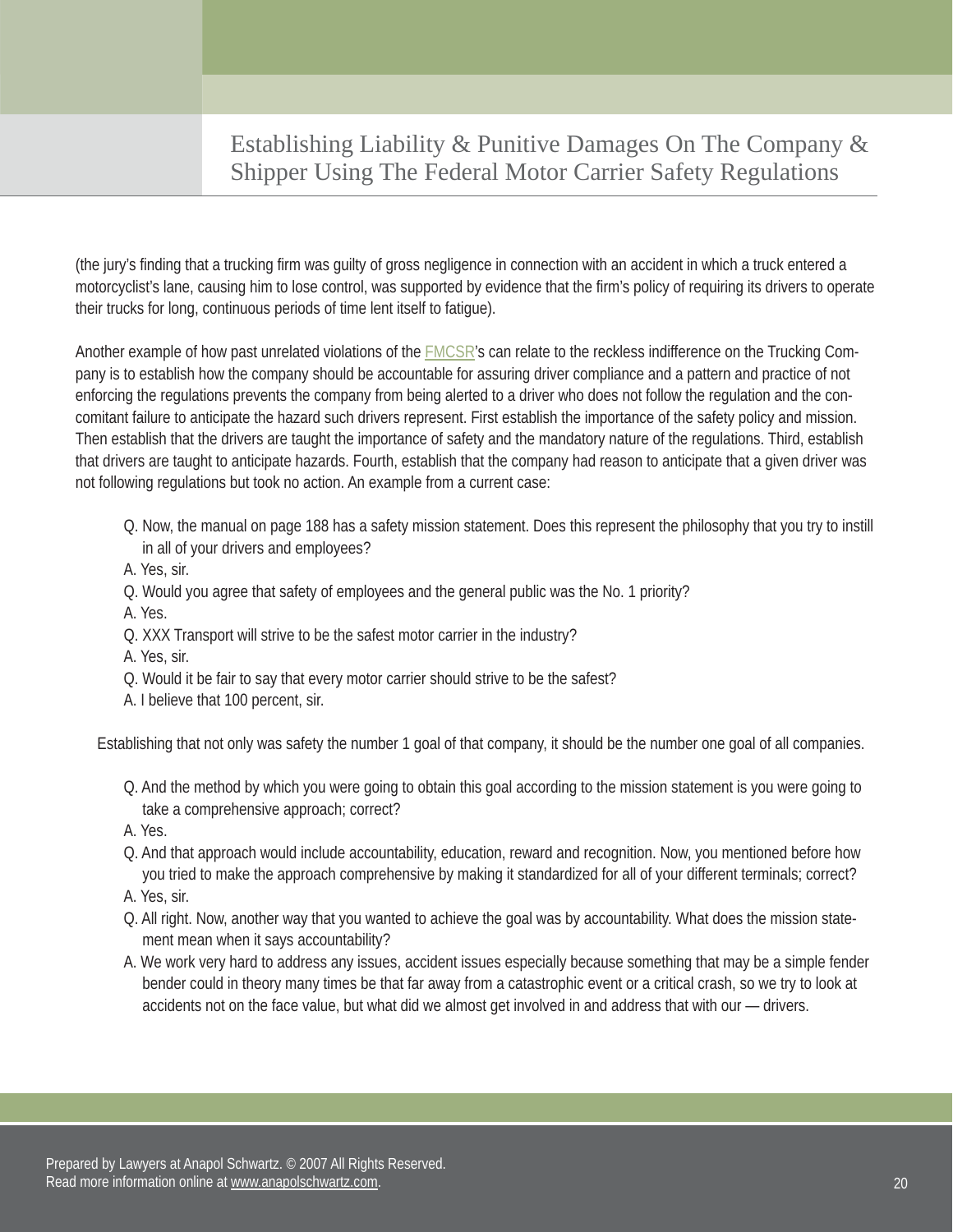Establishing that the company safety program should be comprehensive and stresses accountability of the drivers, but later we will establish that the company too should be accountable. This sets the table.

- Q. If I understand that correctly, XXX Transport emphasized the importance to looking into all accidents because there could be lessons learned from all accidents; is that right?
- A. Yes, sir.
- Q. And that some accidents where there might only be minor damage could have been near misses of a fatality or something very serious, and you wanted to correct it before you got to the fatality; is that right?
- A. Yes, sir.

Establishing the importance of addressing problems before there is a serious accident

- Q. As part of accountability, did you also hold the drivers accountable for their conduct?
- A. Yes, sir.
- Q. And how did you enforce that? How did you enforce that accountability?
- A. Defensive driving classes that they were charged for, and in the process maybe put on a final notice or a watch list in which they — disciplinary action, up to termination could result in any further events.
- Q. So as part of your program, drivers were made aware that they should follow the knowledge and skills that were taught in the training program; is that right?
- A. Yes, sir.

Driver's awareness of the regulations and knowledge requirements established through employer. The driver's specific deficiencies in knowledge established elsewhere not shown here.

- Q. And if they failed to do so, there would be penalties?
- A. Yes, sir.
- Q. And they were aware that there would be review of all incidents?
- A. Yes, sir.
- Q. And that they would be accountable for their actions while they were behind the wheel of one of your vehicles?
- A. Yes, sir.
- Q. That applied not only to driving skills but also important things like hours of service record?

A. Yes, sir.

Q. Those hourly service records referred t[o federal motor carrier safety regulations,](http://www.google.com/search?sourceid=navclient&aq=t&ie=UTF-8&rlz=1T4ADBF_enUS235US235&q=FMCSR) doesn't it?

A. Yes, sir.

Q. As part of your comprehensive program, did you try to enforce the [federal motor carrier safety regulations](http://www.google.com/search?sourceid=navclient&aq=t&ie=UTF-8&rlz=1T4ADBF_enUS235US235&q=FMCSR) all across your company?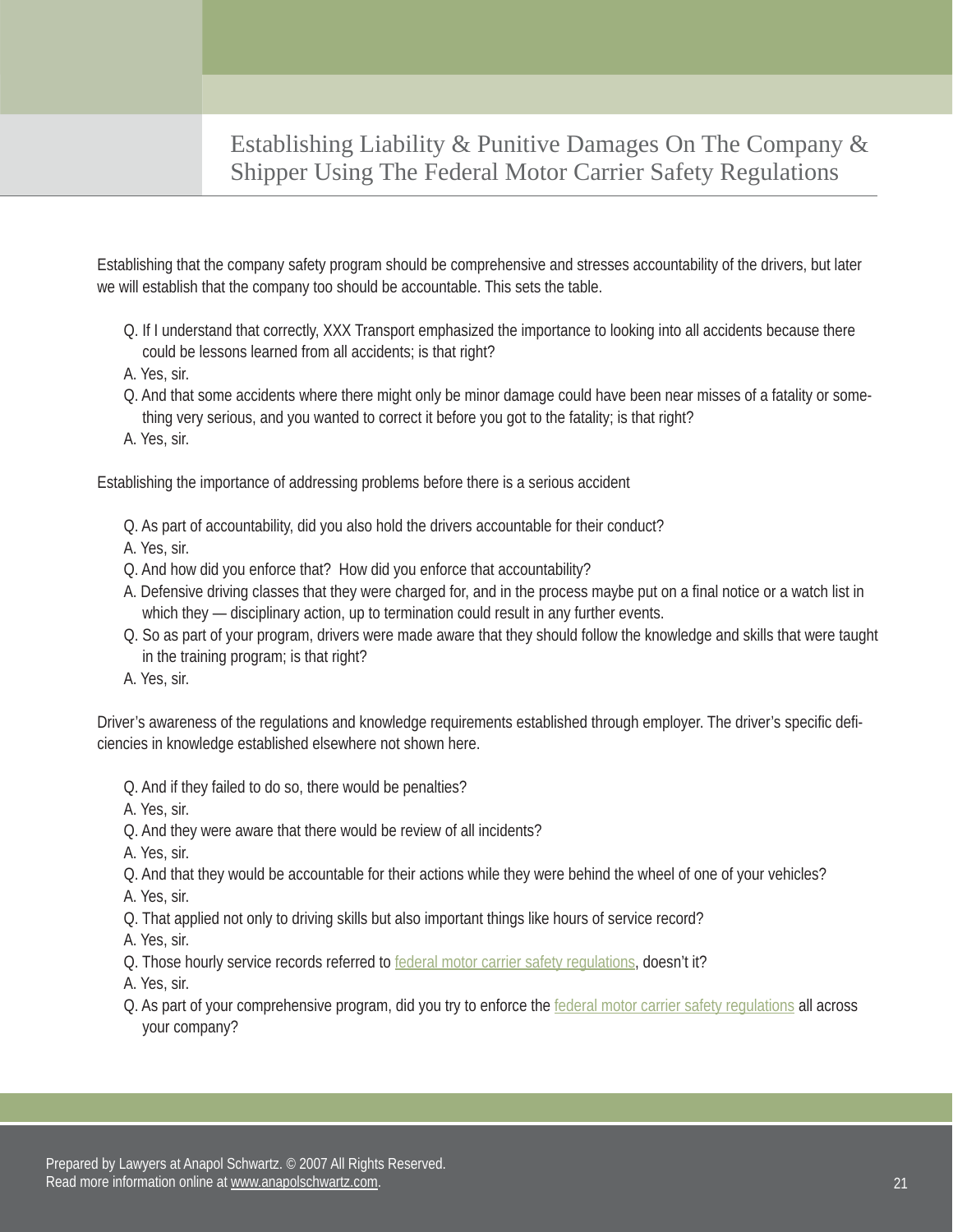#### A. Yes, sir.

A motor carrier safety official has to answer "yes."

- Q. And can you think of any reason why any other company in the industry would not have a system of accountability for their drivers that was similar to the system set up at XXX Transport? MR. 4: Just objection to form, You can answer.
- A. No sir.

Again, using this safety official to establish standards for the whole industry in a multi truck crash.

- Q. What about the elements of the XXX Transport program that are not contained in the regulations. The elements of your safety program for accountability of your drivers, was there any reason why other trucking companies should not have a similar accountability program for their drivers? MR. 6: Same objection.
- Q. I believe that all companies should have an accountability policy, yes?
- Q. Another way XXX Transport would achieve its goal is through education. We talked about some of that, but could you just give us a little more detailed answer of how XXX Transport would achieve that goal through education?
- A. Well, we are constantly creating ways to touch drivers. A counseling session, for example, we've been hitting hard for the past few years is the speed of a truck, what about a phone call, a driver gets a speed ticket or is known to speed, we get them on the phone and do a verbal counseling session. To me that's education, that's explain to go the driver what this is all about when he's in the truck and then we have ongoing development training modules that we continue to put together. We institutionalize the driving value training piece approximately two hours long which emphasizes the importance of decision-making by the over the road truck driver. So that we are constantly trying to build our arsenal so to speak of educational opportunities to get to — to get to drivers.
- Q. And is it your belief based upon your training and experience over the past eight and a half years that every trucking company in the industry should make efforts at education the way XXX Transport does?
- A. I'm a believer in education and training.
- Q. Can you think of any reason why a trucking company would not have a program for educating their drivers?
- A. No, sir.
- Q. And do you believe that what XXX Transport does meets a reasonable standard of the way safety policy should be handled in the industry?

MR. 5: Objection to form. If you can answer it, go ahead.

A. My experience is at XXX Transport. I believe that we do a good job at this, but the strength of our policies is that we are not willing to accept everything we've got today and walk away. We are going to make it better all the time. I believe in what we do.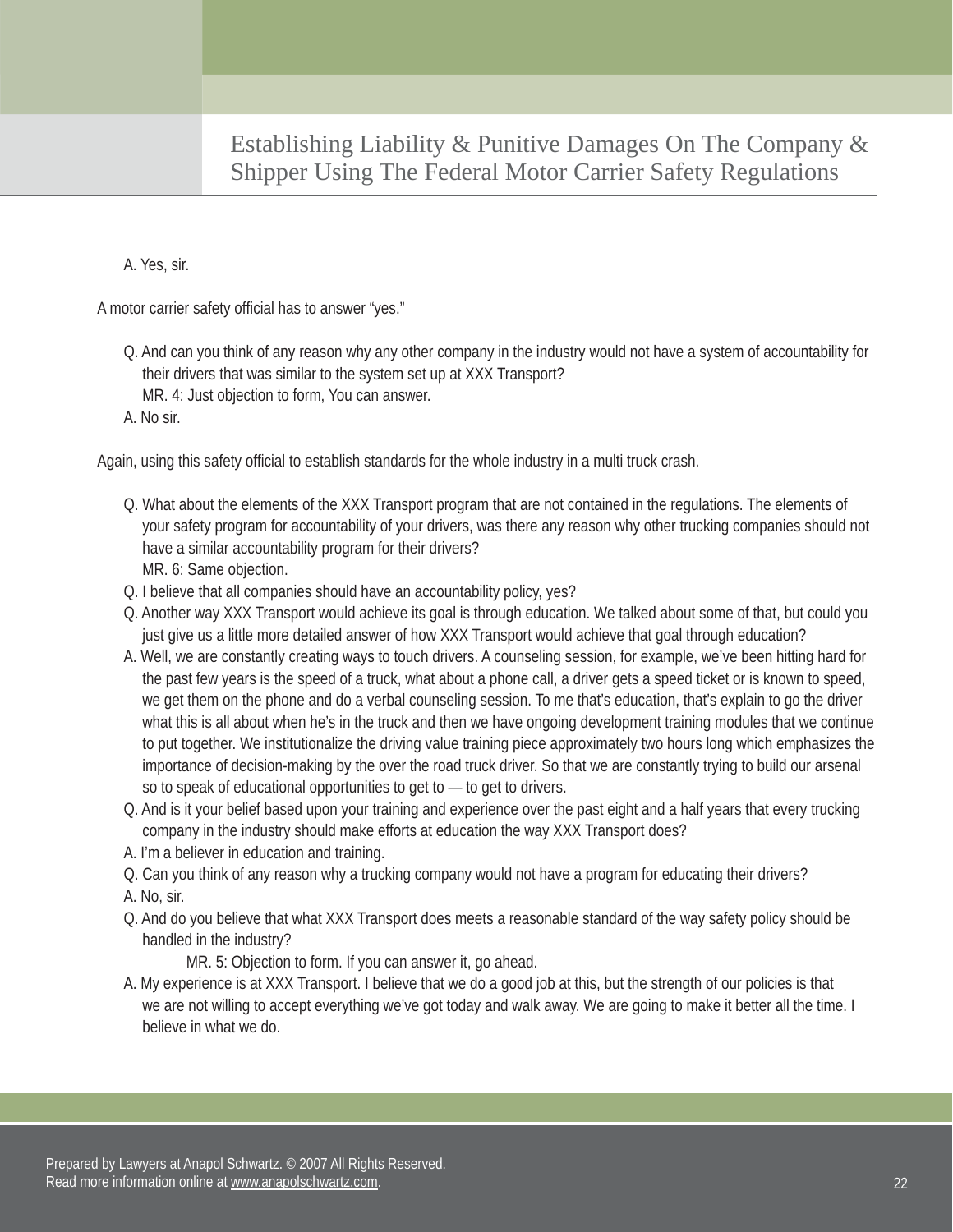Q. And you wouldn't accept anything less than that, would you, sir?

A. No, sir.

- Q. Nor would your company?
- A. No, sir.
- Q. Should any other company accept something less than that? Fouler: Objection.
- Q. In your opinion.
- A. As for safety, sir.
- Q. Could you repeated your answer, I'm sorry?
- A. I have high standards for safety.
- Q. Do you believe that there is another company that should not have standards so high?

A. No, sir.

Q. Bring up Exhibit 5. Am I correct that this document records violations for Driver Smith for his hours of service logs from October 1st through January 20th, 2004.

A. Yes.

- Q. What's the purpose of the document?
- A. Well, at the time, we were trying to get more and more into a formalized log review program, heavier heavier than we had ever done before, so we were improving the system so we had instant access, almost instant access to logs.
- Q. So this is a document maintained in your department to try to ensure that drivers do not violate the hours of service regulations?
- A. Yes.

Establishing a program that provides awareness of violations to the company

Q. And the hours of service regulations are part of the [federal motor carrier safety regulations](http://www.google.com/search?sourceid=navclient&aq=t&ie=UTF-8&rlz=1T4ADBF_enUS235US235&q=FMCSR) and they are mandatory for drivers; correct?

A. Correct.

Q. Now, Mr. Smith had missing logs from January 1st through January 6th, 2004; correct?

A. Yes.

Q. And he had a number of other listed violations; correct?

A. Yes.

Q. Including at least five 10-hour driving violations; correct?

A. Yes.

- Q. What action was taken against Mr. Smith for these violations?
- A. Well, when as far as the defensive driving class, the log violations would have been reviewed and whether it was something he misunderstood or was doing wrong, it could be corrected in that defensive driving process.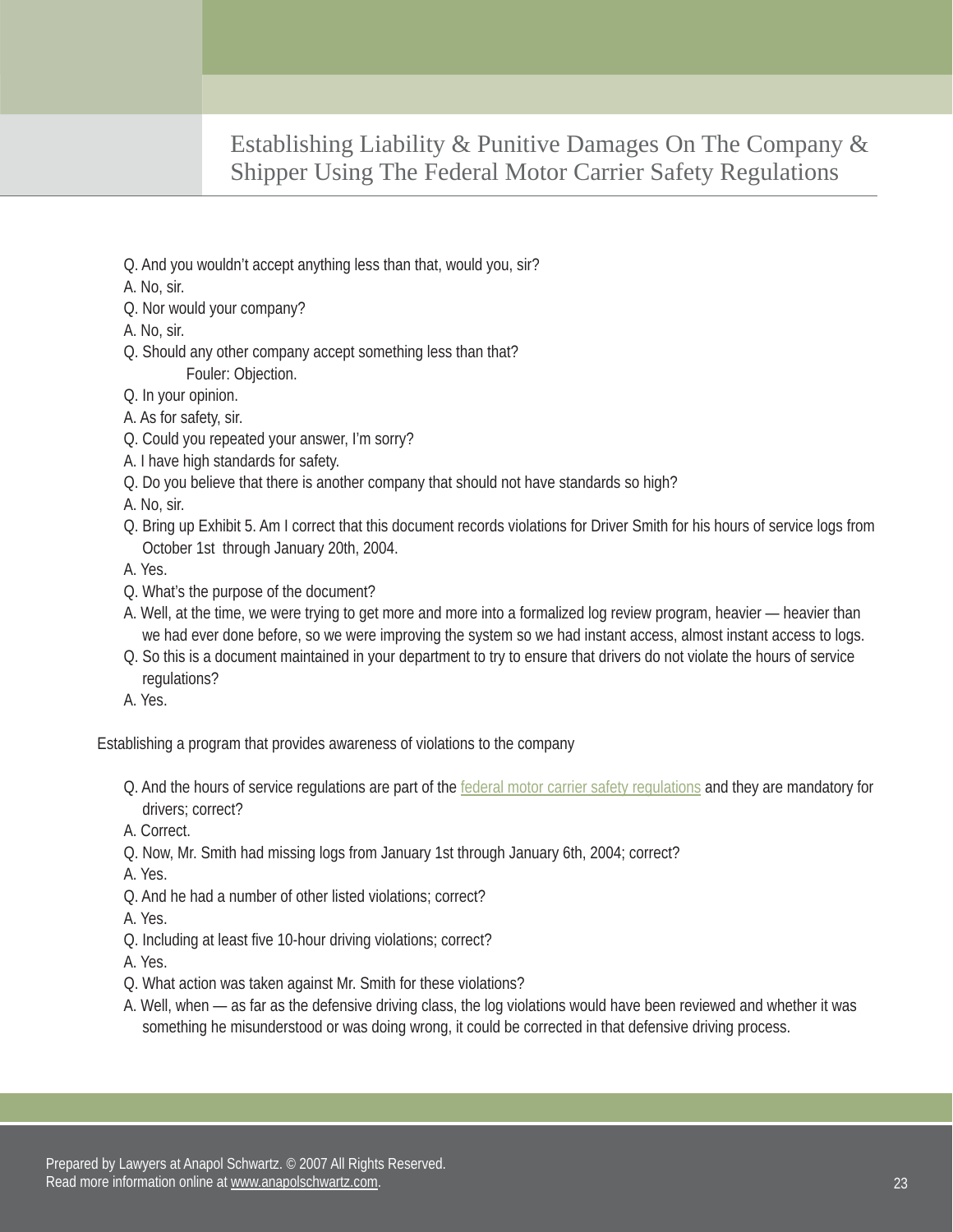- Q. Was there any discipline or penalty assessed separate from those assessed related to the collision?
- A. No, It was part of the same defensive driving class.
- Q. Was this report generated because he had been in an accident?
- A. Yes.
- Q. Based on this report, it looks like you have a computer system which reads the logs and determines the violations; correct?
- A. Yes.
- Q. What's the name of your system?
- A. At that time it was RAIR technologies, R-A-I-R,
- Q. Did drivers filled out their logs by hand?
- A. The logs are all filled out by hand.
- Q. And the computer system is designed to read the logs that are filled out by hand?

A. Yes

- Q. On the standard log form that we've all seen many times; correct?
- A. Yes, sir.
- Q. Is the purpose of this program to alert you when drivers have violations?
- A. That was the intent of the program, yes.
- Q. Was the program working so poorly that he could have this many violations over a three month period without safety people being alerted?
- A. When he had there are violations and then there are violations. Some in here no manifest number is found on the form, that's —
- Q. No manifest number was written on the log form, that's a very technical violation that doesn't affect safety; right?
- A. Right, that's filling in a box.
- Q. But 10-hour driving violations, those are safety violations; correct?

A. Yes

- Q. Are each of those violations a safety violation?
- A. Well, it's an issue, there are safety violations, we need to find out what's causing them.
- Q. Did you need to find that out before they continued for almost three months?
- A. We need to find out as soon as possible, yes.

They "need" to find out "as soon as possible."

Q. Because in your own operations manual, it says if you are driving more than 5 hours, you should take a break and you should add a second to the space around your vehicle for safety; correct?

A. Yes.

- Q. Because you said you are never as good at the end of the trip as you are at the beginning; correct?
- A. Yes, sir.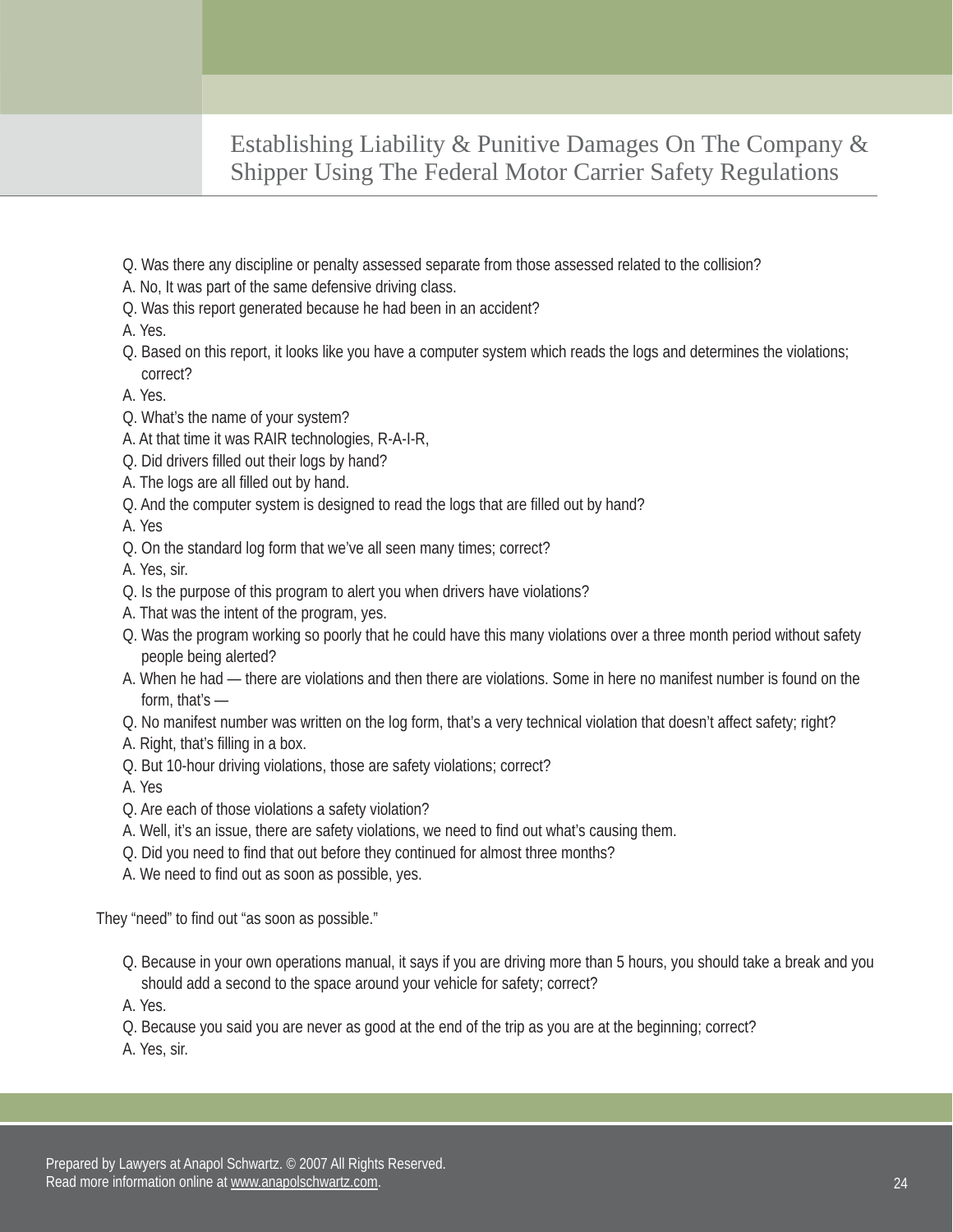- Q. There are specific rules about how much you can drive with rest or no rest in a given period of time and these were violations of those mandatory rules; correct?
- A. Yes.
- Q. And is it a fact that if there were violations of the 10 hour rule, those are serious safety violations?
- A. Yes.
- Q. Did you ever find out if these violations were mathematical errors or if they were, in fact, hours of service violations?
- A. They were treated as hours of service violations.
- Q. So then there really wasn't any consideration that they were mathematical errors because they were treated by your department as actual 10 hour driving violations; correct?
- A. Yes.
- Q. Why was it no action was taken when a driver has 10 hour driving violations on October 1st, October 22nd, October 24th, November 30th, and December 9th, in any of that time?
- A. I don't know, sir.

They "need" to find out "as soon as possible" using a system they put in place to "ensure" there were no violations yet this driver could go on for 3 months with "serious violations" and nothing is done, and he does not know why..

- Q. Does that meet the standard that you wanted to set for CRST in their safety reviews?
- A. No, sir.
- Q. Should a driver who does something like this be disciplined?
- A. An action should be taken against the driver, yes sir.

#### Liability established

- Q. Okay. Let's look at the other document you mentioned associated with this accident review. It says "I'm not sure he understands the seriousness of his accident, and I reminded him and explained to him how many dollars we have lost?" Is the seriousness of the accident related to how many dollars the company has lost?
- A. You know, Dan Dan probably I'm assuming Dan talked about the possibility this is a costly accident.

Is safety the number 1 priority?

Q. Then he goes on to say he has some serious logging issues. His logbook burnt up in the truck, so I am going over his RAIR files. That's the computer program you mentioned; correct?

A. Yes.

- Q. In three months he has 16 over 10's. Over 10 is a 10 hour violation?
- A. Yes.